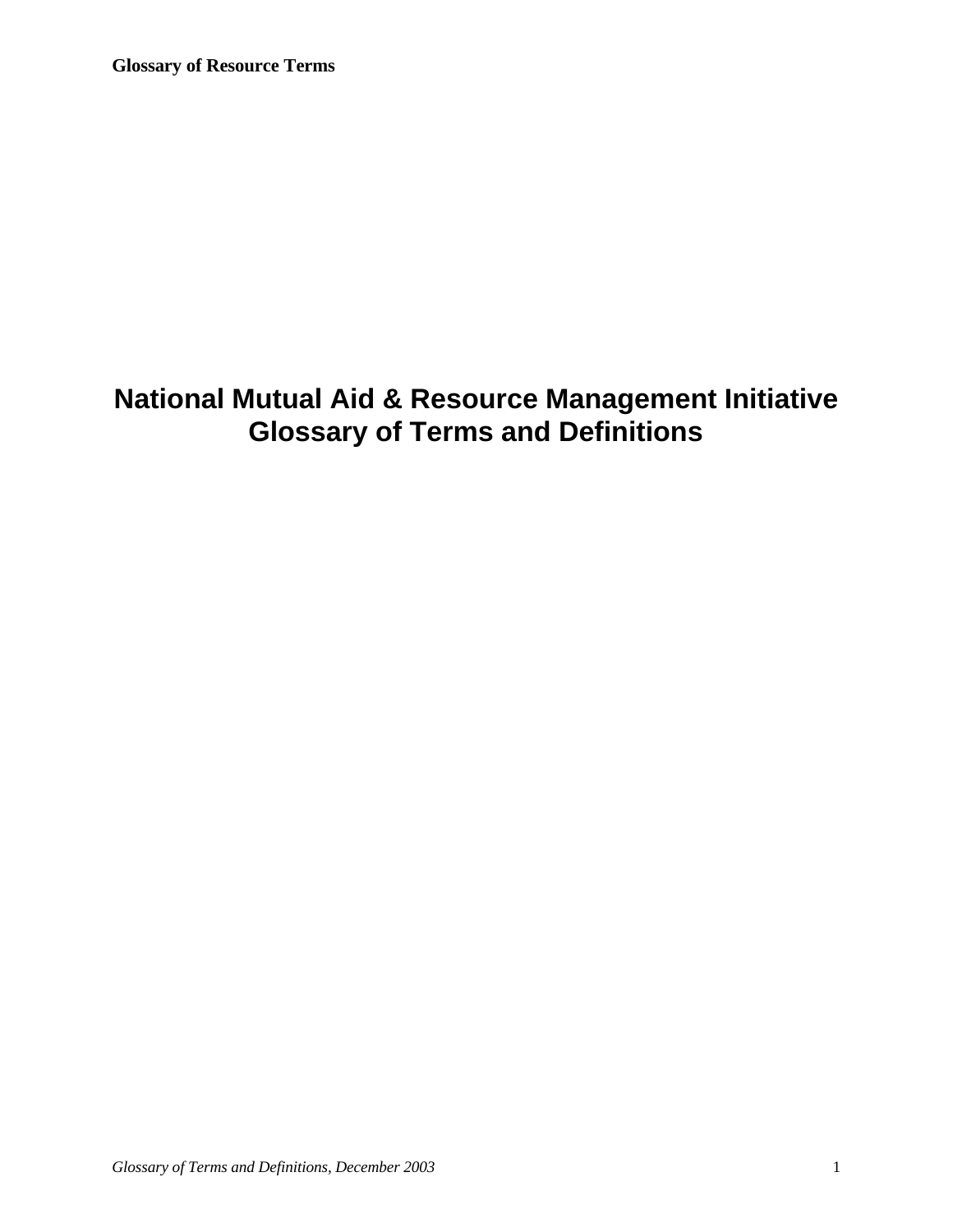### **National Mutual Aid & Resource Management Initiative Glossary of Terms and Definitions**

#### **Purpose**

This glossary of terms and definitions provides a basic understanding of the resources commonly used and/or exchanged during a disaster. These terms provide a basis for the Federal Emergency Management Agency's (FEMA's) resource typing initiative. An annex of 11 Federal assets is also included in the glossary to provide a snapshot of the Federal capabilities available to State and local entities. The glossary is a living document, and will continuously be updated and revised. To provide additional information to the glossary, please e-mail Ms. Tanya Bathiche at tanya.bathiche@associates.dhs.gov.

#### **Background**

The National Mutual Aid & Resource Management Initiative supports the National Incident Management System (NIMS) by establishing a comprehensive, integrated national mutual aid and resource management system that provides the basis to type, order, and track all (Federal, State, and local) response assets.

For ease of ordering and tracking, response assets need to be categorized via resource typing. Resource typing is the categorization and description of resources that are commonly exchanged in disasters via mutual aid, by capacity and/or capability. Through resource typing, disciplines examine resources and identify the capabilities of a resource's components (i.e., personnel, equipment, training). During a disaster, an emergency manager knows what capability a resource needs to have to respond efficiently and effectively. Resource typing definitions will help define resource capabilities for ease of ordering and mobilization during a disaster. As a result of the resource typing process, a resource's capability is readily defined and an emergency manager is able to effectively and efficiently request and receive resources through mutual aid during times of disaster.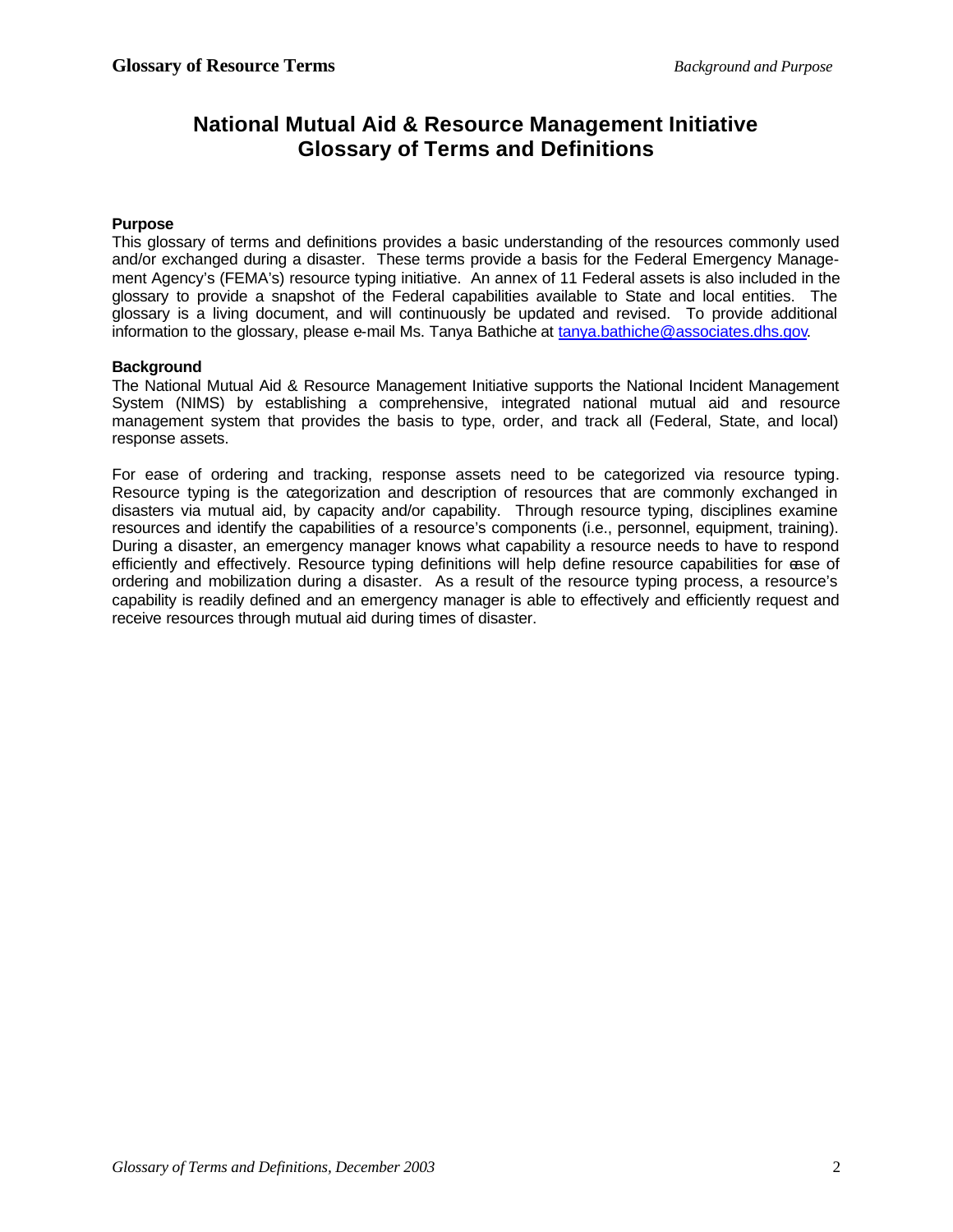### **Alphabetical Listing of Terms**

# <u>A B C D E F G H I J K L M N O P Q R S T U V W X Y Z</u> **Annex**

### **A**

#### **Advanced Life Support (ALS) Ambulance**

An ambulance service capable of delivering advanced skills performed by Emergency Medical Services (EMS) practitioners (e.g., intravenous [IV] fluids and drug administration).

#### **Air Ambulance**

A rotary wing aircraft configured, staffed, and equipped to respond, care for, and transport patients. A rotary wing aircraft must be approved/licensed by a State to do so.

#### **Air Conditioner/Heater**

A specialized climate-controlled piece of equipment used to support cooling and/or heating requirements within enclosed structures. Requires mobilization to the desired site, along with set-up requirements, such as power hookup and duct installation. Amps can range from 24 to 260 or more. Equipment used to accommodate schools and malls to small office and tent settings.

#### **Air Search and Rescue Team**

Team provides search and rescue emergency airlift and other special services at the request of, and to support, State and county agency needs.

#### **Air Tanker (Fixed-Wing Firefighting Aircraft) (Tanker)**

Any fixed-wing aircraft certified by the Federal Aviation Administration (FAA) as being capable of transport and delivery of fire retardant solutions.

#### **Aircraft Rescue Firefighting** (**ARFF)**

A motor-driven vehicle, designed and constructed for the purpose of aircraft rescue and fighting fires and capable of delivering Class B Foam, providing a specified level of pumping, water, hose, and rescue capacity and personnel.

#### **All-Terrain Cranes**

A self-propelled, all-terrain, hydraulic crane capable of traveling over primary, secondary, and off-road surfaces at the tactical support level. Technical characteristics include diesel engine, power shift transmission, three-mode steering, and independently controlled hydraulic outriggers telescoping boom. Comes in various lifting capabilities and is used for construction, maintenance, bridging and resupply activities. Mobilization of larger all-terrain cranes requires tractor-trailer support for booms and jibs along with additional escort services.

#### **Alpine Search and Rescue Team (Snow and Ice Rescue)**

Team conducts search and rescue operations for individuals in a high-altitude alpine environment.

#### **Animal Health Incident Management Team**

Team provides overall management of animal-related volunteers and donations.

#### **Animal Rescue Team**

A team proficient in animal handling and capture and management (minimum teams of two). Environments include water (swift water and flood), wildfire, and hazardous materials (HazMat) conditions. Operations include communications and/or evacuations to effect animal rescue.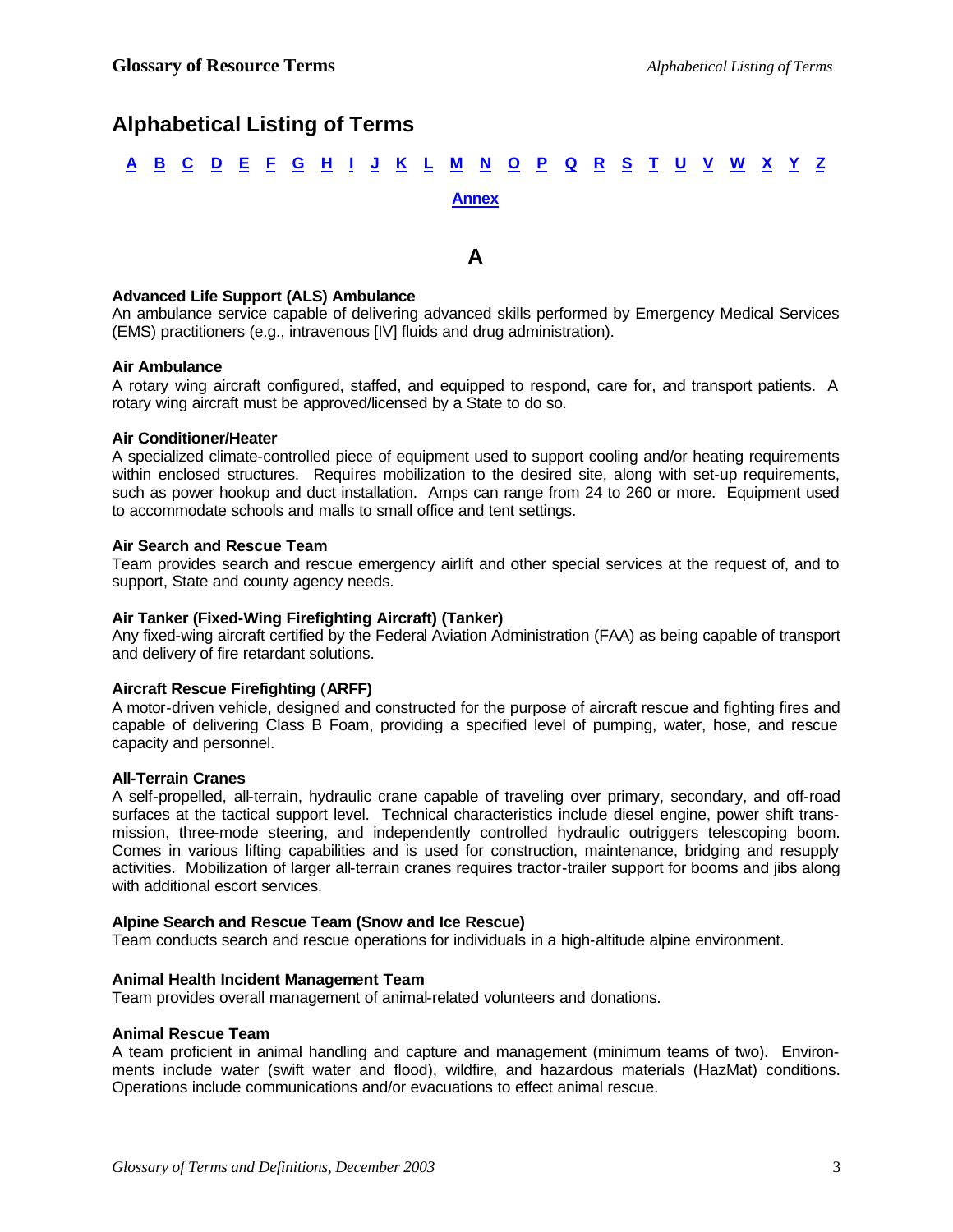#### **Animal Health Technician**

Technician performs variety of animal healthcare duties to assist veterinarians in settings such as veterinarians' clinics, zoos, research laboratories, kennels, and commercial facilities. Prepares treatment room for examination of animals and holds or restrains animals during examination, treatment, or inoculation.

#### **Animal Sheltering Team**

A team proficient in animal handling, animal care, and animal shelter management and manages the setup, management, and staffing of temporary animal shelters.

#### **Animal Treatment Team – Small**

A self-equipped team proficient in the medical treatment of companion animals affected by disasters.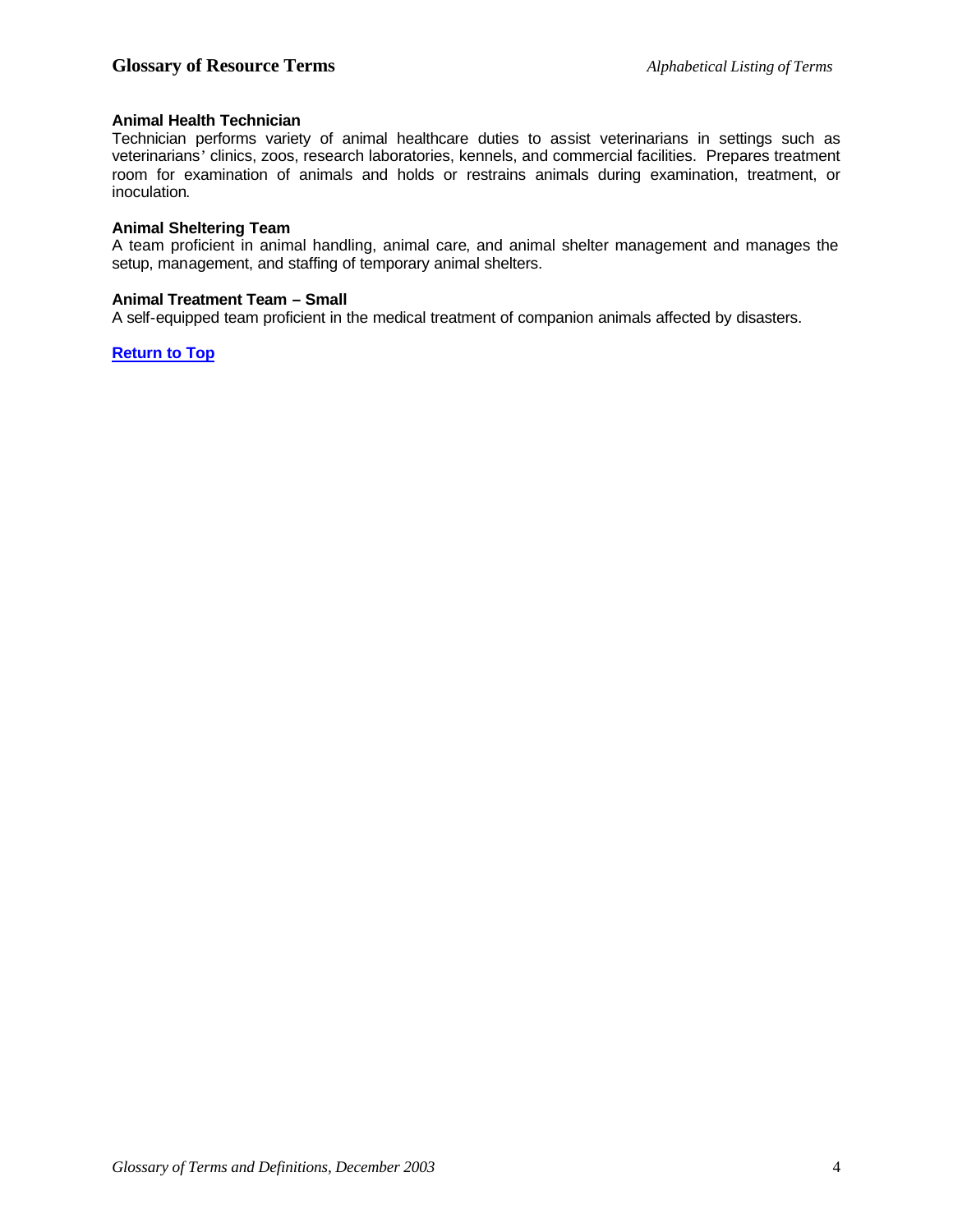#### **B**

#### **Basic Life Support (BLS) Ambulance**

An ambulance service capable of delivering basic emergency interventions performed by Emergency Medical Services (EMS) practitioners trained and credentialed to do so (e.g., splinting, bandaging, oxygen administration).

#### **Biological Agent**

Living organisms or the materials derived from them (such as bacteria, viruses, fungi, and toxins) that cause disease in or harm to humans, animals, or plants, or cause deterioration of material.

#### **Boat, Fire**

A vessel or watercraft designed and constructed for the purpose of fighting fires providing specified level of pumping capacity. The boat is designed with the ability to carry firefighting foam and personnel for the extinguishments of fires in the marine environment.

#### **Bomb Squad/Explosives Teams**

A police unit specializing in the investigation and disarming of suspected explosive devices.

#### **Bomb Suits**

Suits made of Kevlar<sup>®</sup> (inner material) and Nomex 3 (outer material to protect from fire).

#### **Breathing Apparatus Support (SCBA Support, Breathing Air, Firefighting)**

A mobile unit designed and constructed for the purpose of providing specified level of breathing air support capacity and personnel capable of refilling self-contained breathing apparatus (SCBA) at remote incident locations (Compressor Systems or Cascade).

#### **Brush Patrol Unit, Firefighting (Brush Patrol)**

Any light, mobile vehicular unit with limited pumping and water capacity for off-road operations.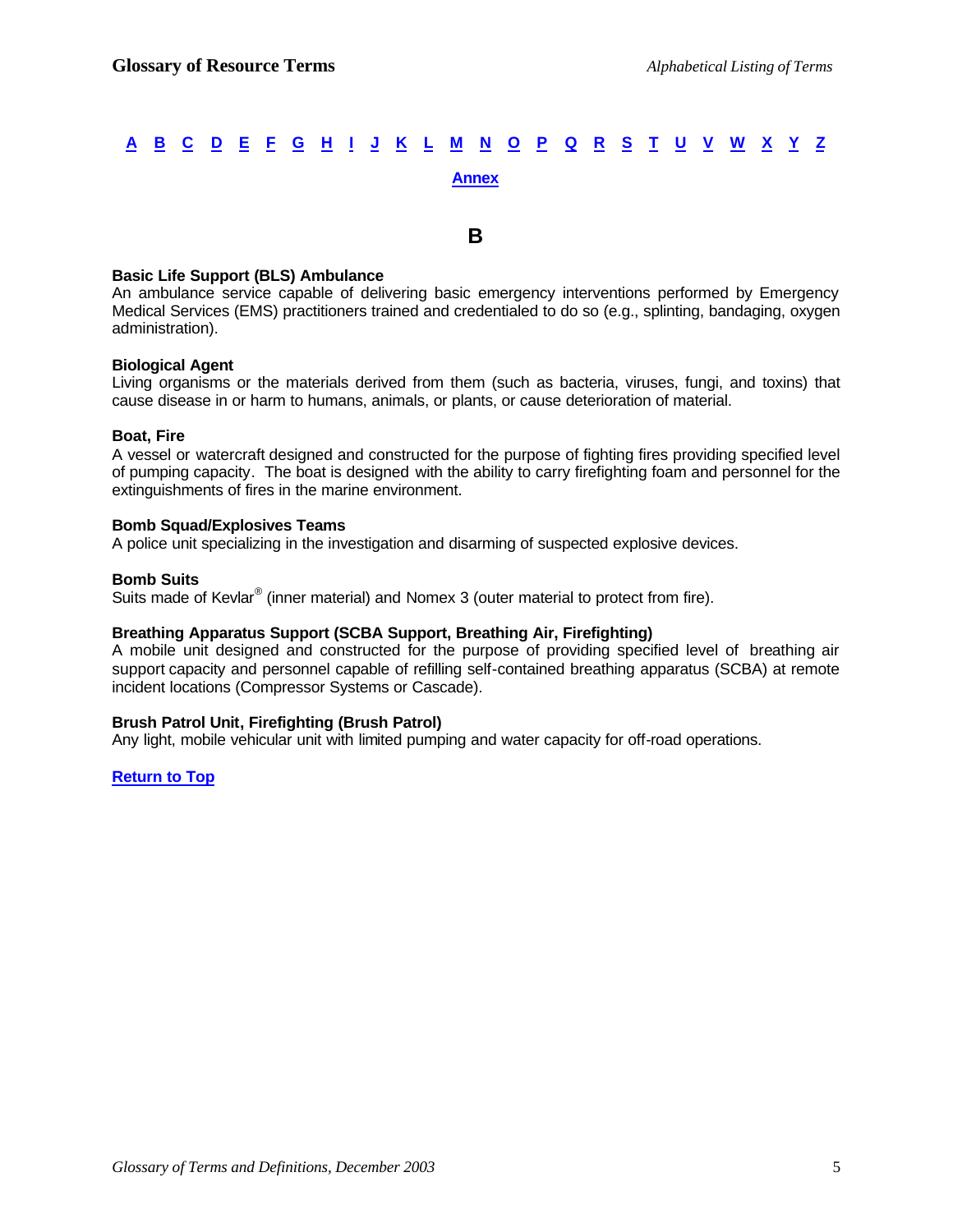#### **C**

#### **Canine Recovery Team (Cadaver Dog Team) (K-9 Recovery Team)**

Team provides highly trained recovery dog teams for search and recovery operations for deceased victims.

#### **Canine Search Team (Search Dog Team) (Dog Rescue Team) (K-9 Rescue Team)**

Team provides highly trained search dog teams for search, rescue, and recovery operations for living and deceased victims in a variety of environments.

#### **Canine Urban Search and Rescue, Urban Search and Rescue (US&R) Team (K-9 Team) (Dog Team)**

Team provides highly trained dog teams for operations supporting US&R task forces and collapse search and rescue teams.

#### **Cave Search and Rescue Team (Technical Rescue Team)**

Team performs search and rescue services to assist in locating and removing injured or lost individuals from caves. Team members work in confined space conditions, which may involve extreme coldness, darkness, and the presence of water.

#### **Chemical Warfare Agent**

A chemical substance (such as a nerve agent, blister agent, blood agent, choking agent, or irritating agent) used to kill, seriously injure, or incapacitate people through its physiological effects.

#### **Chemical/Biological (C/B) Protective Ensemble**

A compliant vapor-protective ensemble that is also certified as being compliant with the additional requirements for protection against C/B warfare agents such as vapors, gases, liquids, and particulate. (National Fire Protection Association [NFPA] Standard # 1991)

#### **Chillers and Air Handlers**

A portable system that produces cold water through a series of components. When equipped with an air handler, cold air is generated and distributed. Requires mobilization to the desired site along with setup requirements, such as power hookup, water connections, and duct installation.

#### **Collapse Search and Rescue Team (Technical Rescue Team)**

Team responds to locate, rescue, and recover individuals trapped in a fallen structure or buried in structural collapse.

#### **Confined Space Search and Rescue Team (Mine Search and Rescue)**

Team provides search and rescue services to individuals in an enclosed area with limited entry or egress, which has a configuration not designed for human occupancy, such that an entrant could become trapped or asphyxiated. An Occupational Safety and Health Administration (OSHA) permit is required for confined space operations.

#### **Crawler Cranes**

Crawler cranes have a steel undercarriage. Usually used for long-term applications where significant weights and reaches are a factor. Stabilization is accomplished through precise boom and counterweight configuration. Best used on level working areas. Several mobilization units will be required to transport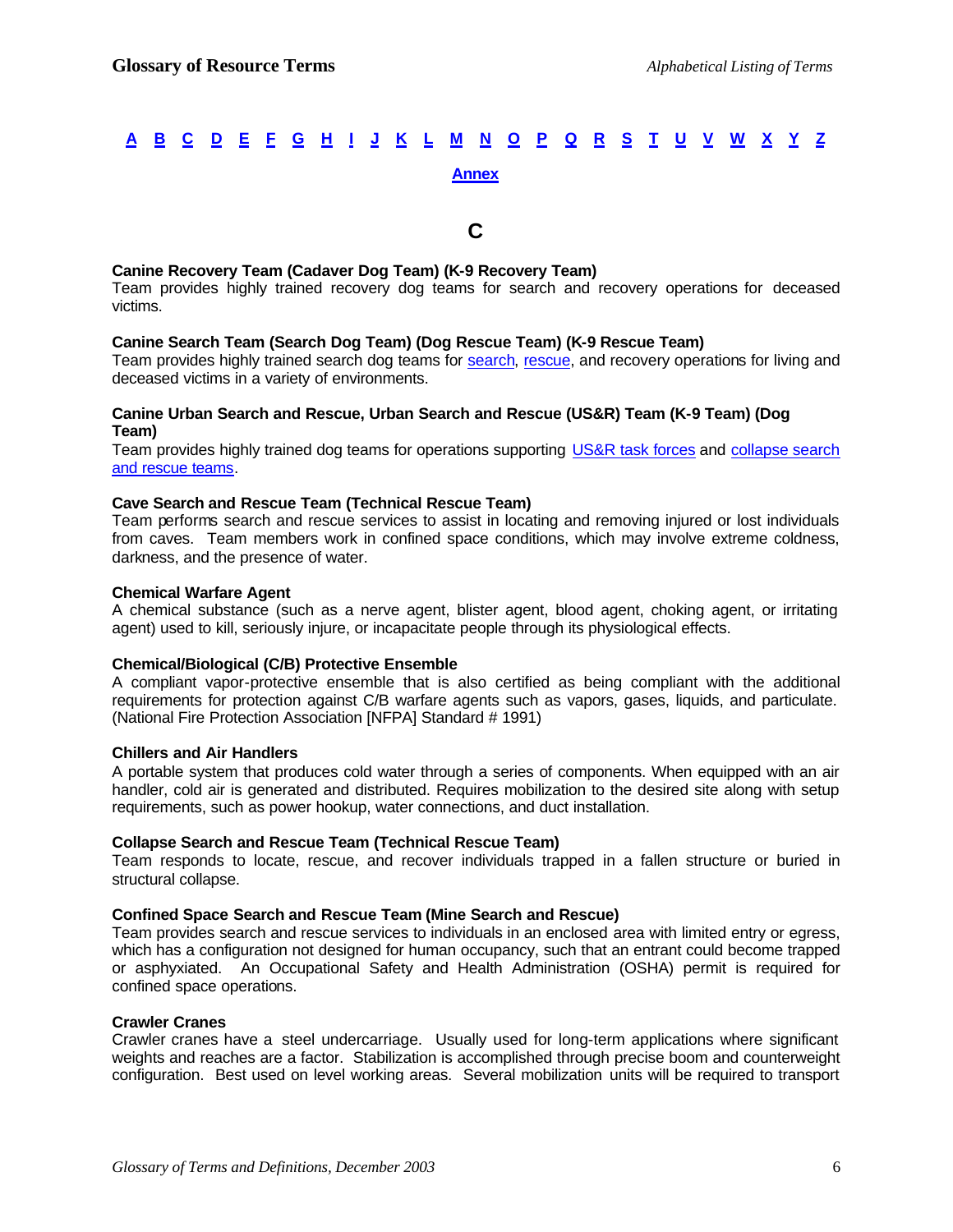boom units and counterweights. Set-up time can be accomplished with relatively ease and speed once all components are available for assembly.

#### **Crew Transport**

Any vehicle capable of transporting a specified number of crew personnel in a specified manner.

#### **Critical Care Transport (CCT)**

An ambulance transport of a patient from a scene or a clinical setting whose condition warrants care commensurate with the scope of practice of a physician or registered nurse (e.g., capable of providing advanced hemodynamic support and monitoring, use of ventilators, infusion pumps, advanced skills, therapies, and techniques).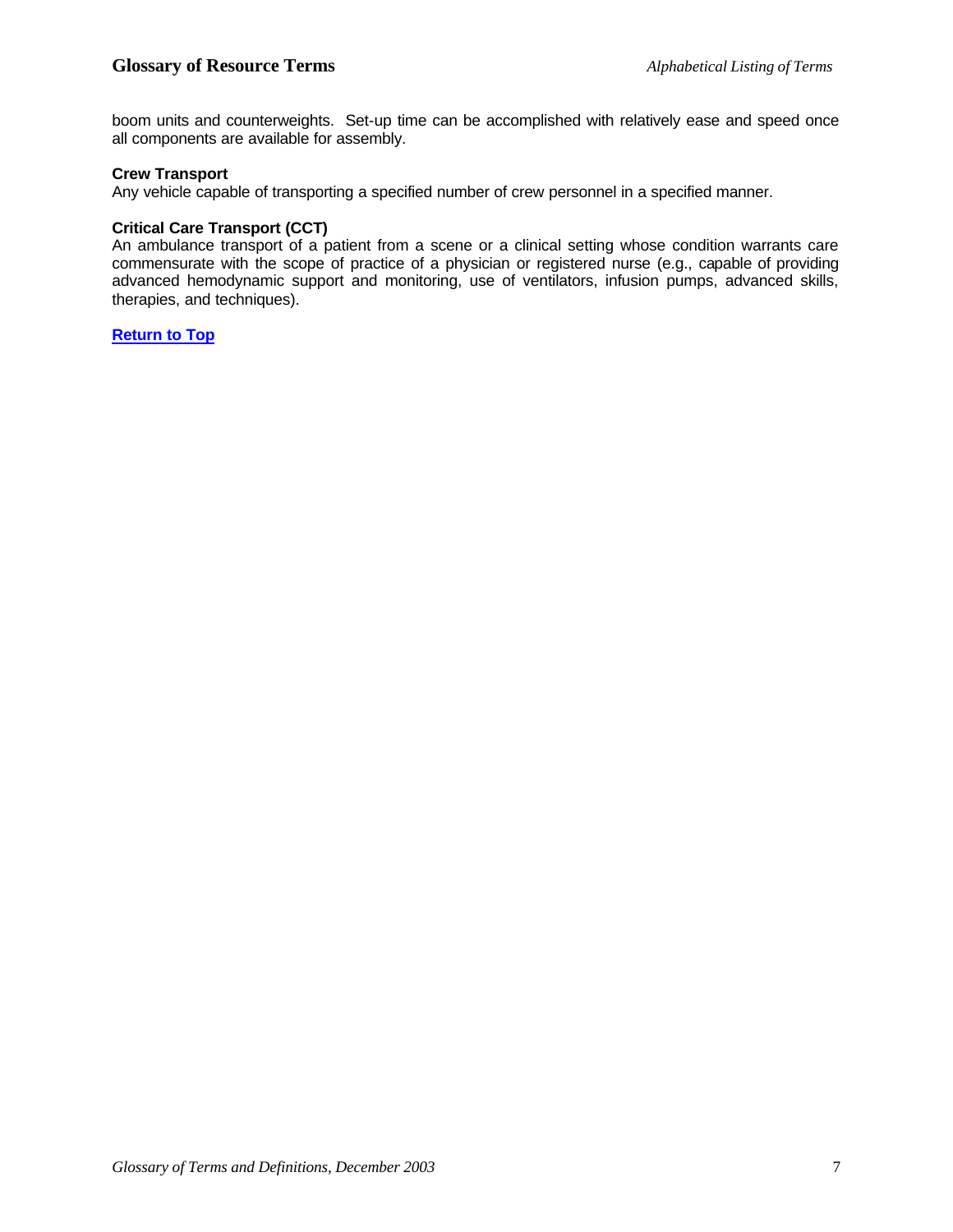#### **D**

#### **Debris Management Monitoring Team**

Team manages oversight of the removal, collection, and disposal of debris following a disaster, to mitigate against any potential threat to the health, safety, and welfare of the impacted citizens, and expedite recovery efforts in the impacted area, and address any threat of significant damage to improved public or private property. To act as the representing agent for the owner/agency hiring for this service providing overall coordination with all levels of government and other Emergency Support Functions (ESFs). Provides daily reports as required. Required liability coverage for all aspects of operations and financial capabilities to manage progressive monitoring processes.

#### **Debris Management Team**

Team facilitates and coordinates the removal, collection, and disposal of debris following a disaster, to mitigate against any potential threat to the health, safety, and welfare of the impacted citizens, and expedite recovery efforts in the impacted area, and address any threat of significant damage to improved public or private property. Team mobilization will vary depending on the team selection, need, and or emergency. Debris removal process will vary depending on the team selection and need.

#### **Decontamination**

The physical or chemical process of reducing and preventing the spread of contaminants from persons and equipment used at a hazardous materials (HazMat) incident. (National Fire Protection Association [NFPA] Standard # 472)

#### **Deployable Portable Morgue Unit (DPMU)**

Mobile equipment and operations facility, fully equipped to support DMORT functions. Add-on to DMORT when no local morgue facilities are available. Supports either standard DMORT or DMORT-WMD.

#### **Deployment**

Departure of team or personnel from home unit or base.

#### **Desert Search and Rescue Team (Wilderness Rescue Team)**

Conducts search and rescue missions, evidence searches, and responds to other disaster or emergency situations in a desert environment.

#### **Disaster Medical Assistance Team (DMAT) – Basic**, **National Disaster Medical System (NDMS)**

A DMAT is a volunteer group of medical and nonmedical individuals, usually from the same State or region of a State, which has formed a response team under the guidance of the NDMS (or under similar State or local auspices). Usually includes a mix of physicians, nurses, nurse practitioners, physician's assistants, pharmacists, emergency medical technicians, other allied health professionals, and support staff. Standard DMAT has 35 deployable personnel. *See Annex A: Federal Response Teams for more detailed information on this Federal Resource.*

#### **Disaster Medical Assistance Team (DMAT) – Burn Specialty, National Disaster Medical System (NDMS)**

A Burn Specialty DMAT is a volunteer group of medical and nonmedical individuals, usually from the same State or region of a State, that has formed a response team under the guidance of the NDMS (or State or local auspices), and whose personnel have specific training/skills in the acute management of burn trauma patients. Members of the burn team are especially trained surgeons, nurses, and support personnel that include physical and occupational therapists, social workers, child life specialists,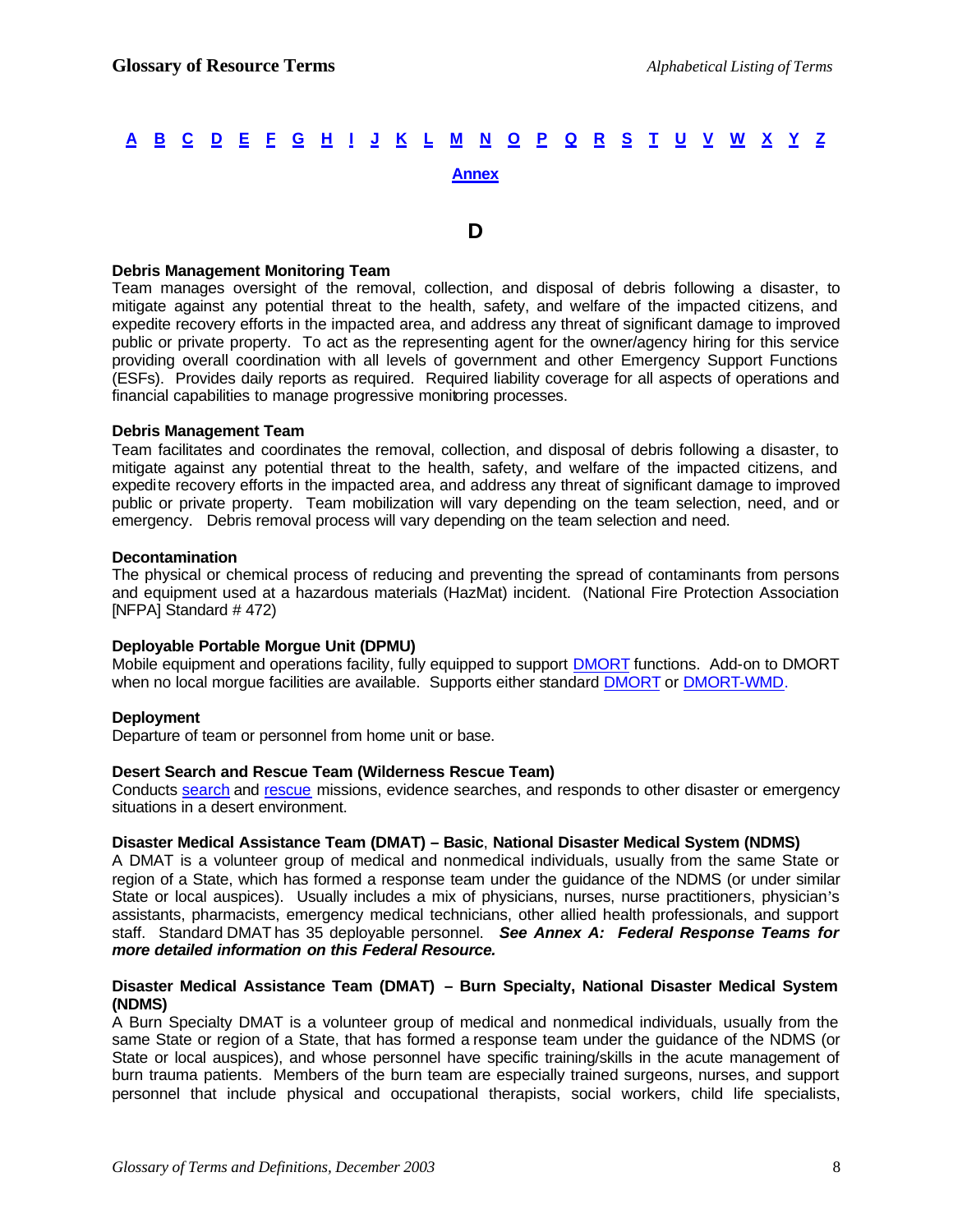psychologists, nutrition and pharmacy consultants, respiratory therapists, chaplains, and volunteers. Team composition is usually determined ad hoc, based on the mission at hand. *See Annex A: Federal Response Teams for more detailed information on this Federal Resource.*

#### **Disaster Medical Assistance Team (DMAT) – Crush Injury Specialty, National Disaster Medical System (NDMS)**

A Crush Injury Specialty DMAT is a volunteer group of medical and nonmedical individuals, usually from the same State or region of a State, that has formed a response team under the guidance of the NDMS (or State or local auspices), and whose personnel have specific training/skills in the management of crush injury patients. Crush teams deal with crush and penetrating injuries. Usually includes a mix of physicians, nurses, nurse practitioners, physician's assistants, pharmacists, emergency medical technicians, other allied health professionals, and support staff. Team composition is usually determined ad hoc, based on the mission at hand. *See Annex A: Federal Response Teams for more detailed information on this Federal Resource.*

#### **Disaster Medical Assistance Team (DMAT) – Mental Health Specialty, National Disaster Medical System (NDMS)**

A Mental Health Specialty DMAT is a volunteer group of medical and nonmedical individuals, usually from the same State or region of a State, that has formed a response team under the guidance of the NDMS (or State or local auspices), and whose personnel have specific training/skills in the management of psychiatric patients. A multidisciplinary staff of specially trained and licensed mental health professionals provides emergency mental health assessment and crisis intervention services. Usually includes a mix of physicians, nurses, nurse practitioners, physician's assistants, pharmacists, emergency medical technicians, other allied health professionals, and support staff. Team composition is usually determined ad hoc, based on the mission at hand. *See Annex A: Federal Response Teams for more detailed information on this Federal Resource.*

#### **Disaster Medical Assistance Team (DMAT) – Pediatric Specialty, National Disaster Medical System (NDMS)**

A Pediatric Specialty DMAT is a volunteer group of medical and nonmedical individuals, usually from the same State or region of a State, that has formed a response team under the guidance of the NDMS (or State or local auspices), and whose personnel have specific training/skills in the management of pediatric patients. Usually includes a mix of physicians, nurses, nurse practitioners, physician's assistants, pharmacists, emergency medical technicians, other allied health professionals, and support staff. Team composition is usually determined ad hoc, based on the mission at hand. *See Annex A: Federal Response Teams for more detailed information on this Federal Resource.*

#### **Disaster Mortuary Operational Response Team (DMORT), National Disaster Medical System (NDMS)**

A DMORT is a volunteer group of medical and forensic personnel, usually from the same geographic region, that has formed a response team under the guidance of the NDMS (or State or local auspices), and whose personnel have specific training/skills in victim identification, mortuary services, and forensic pathology and anthropology methods. Usually includes a mix of medical examiners, coroners, pathologists, forensic anthropologists, medical records technicians, fingerprint technicians, forensic odentologists, dental assitants, radiologists, funeral directors, mental health professionals, and support personnel. DMORTs are mission-tailored on an ad-hoc basis, and usually deploy only with personnel and equipment specifically required for current mission. *See Annex A: Federal Response Teams for more detailed information for this Federal Resource.*

#### **Disaster Mortuary Operational Response Team (DMORT) – Weapons of Mass Destruction (WMD), National Disaster Medical System (NDMS)**

Same as DMORT except adds additional capability to deal with deceased persons residually contaminated by chemical, biological, or radiological agents.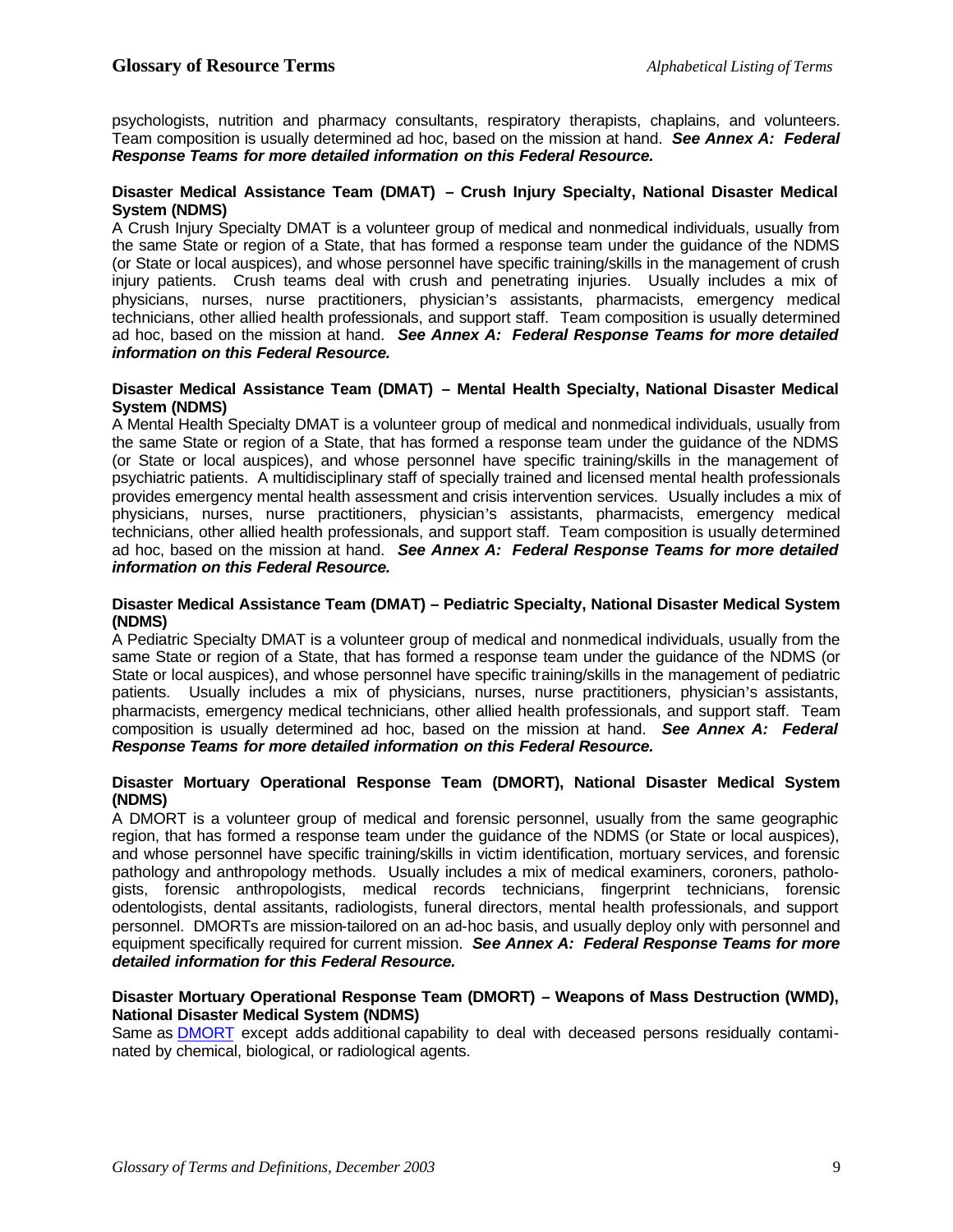#### **Donations Management Team**

A donations management team consists of one or two persons trained and experienced in all aspects of donations management. The team will be deployed to a disaster-affected jurisdiction after impact to assist in the organization and operations of State or local donations management in support of the affected jurisdiction.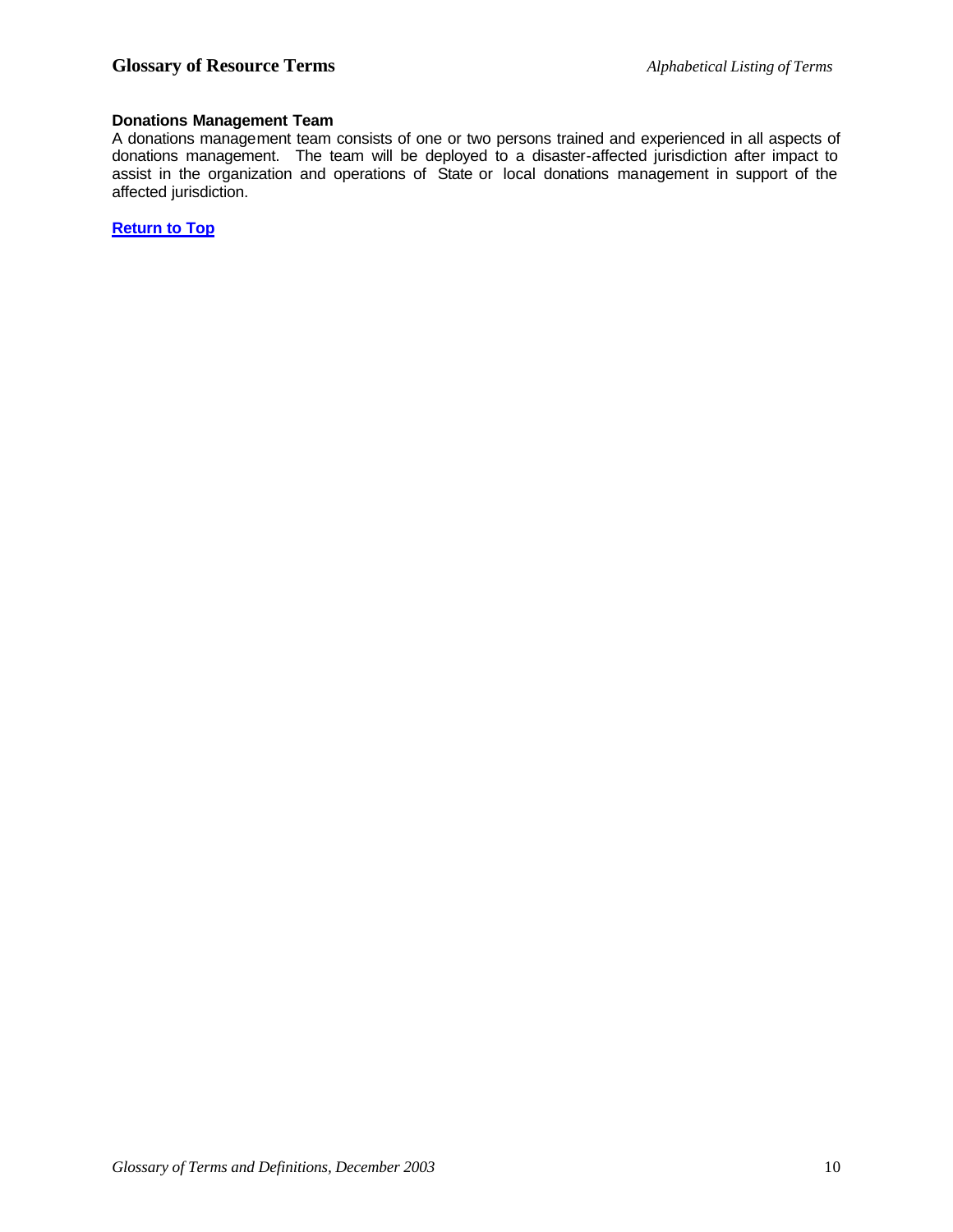#### **E**

#### **Emergency Response Team – National (ERT-N)**

Team provides coordination for Federal response and recovery activities within a State. Once the ERT-N is operational at the Disaster Field Office (DFO), it assumes responsibility from the Regional Operations Center (ROC) staff for management of the Federal response and recovery operation. Major organizational elements of the ERT-N include operations, logistics, information and planning, and administration sections. These four sections coordinate at the staff level and provide mutual support to accomplish priority missions. This coordination includes interaction, consultation, planning, information sharing, operational decisionmaking, and commitment of resources.

#### **Emergency Response Team – Advance Element (ERT-A)**

The portion of the ERT-A first deployed to the field, usually the State Emergency Operations Center (EOC), and the disaster site to join State emergency management personnel to coordinate Federal assistance, determine the extent and focus of initial disaster response activities, and identify a suitable DFO site.

#### **Emergency Medical Technician (EMT)**

A practitioner credentialed by a State to function as an EMT by a State Emergency Medical Services (EMS) system.

#### **EMS Strike Team**

A team comprised of five resources or less of the same type with a supervisor and common communications capability. Whether it is five resources or less, a specific number must be identified for the team. For instance, a basic life support (BLS) strike team would be five BLS units and a supervisor or, for example, an advanced life support (ALS) strike team would be comprised of five ALS units and a supervisor.

#### **EMS Task Force**

A team comprised of five resources or less of same type with a supervisor and common communications capability. Whether it is five resources or less, a specific number must be identified for the team. For instance, an EMS task force might be comprised of two ALS teams and three BLS teams and a supervisor.

#### **Engine, Fire (Engine Company)**

Any ground vehicle providing specified levels of pumping, water, hose capacity, and staffed with a minimum number of personnel.

#### **Emergency Operations Center (EOC) Management Support Team**

Team provides support to an Incident Commander (IC). An IC is an optional member of the team, because it is assumed that an Incident Command/lead has already been established under which these support functions will operate. Typically comprised of an information officer, liaison officer, safety officer, logistics officer, and administrative aide.

#### **Equipment Transport (Heavy) (Heavy Equipment Transport)**

Any ground vehicle capable of transporting a dozer or tractor.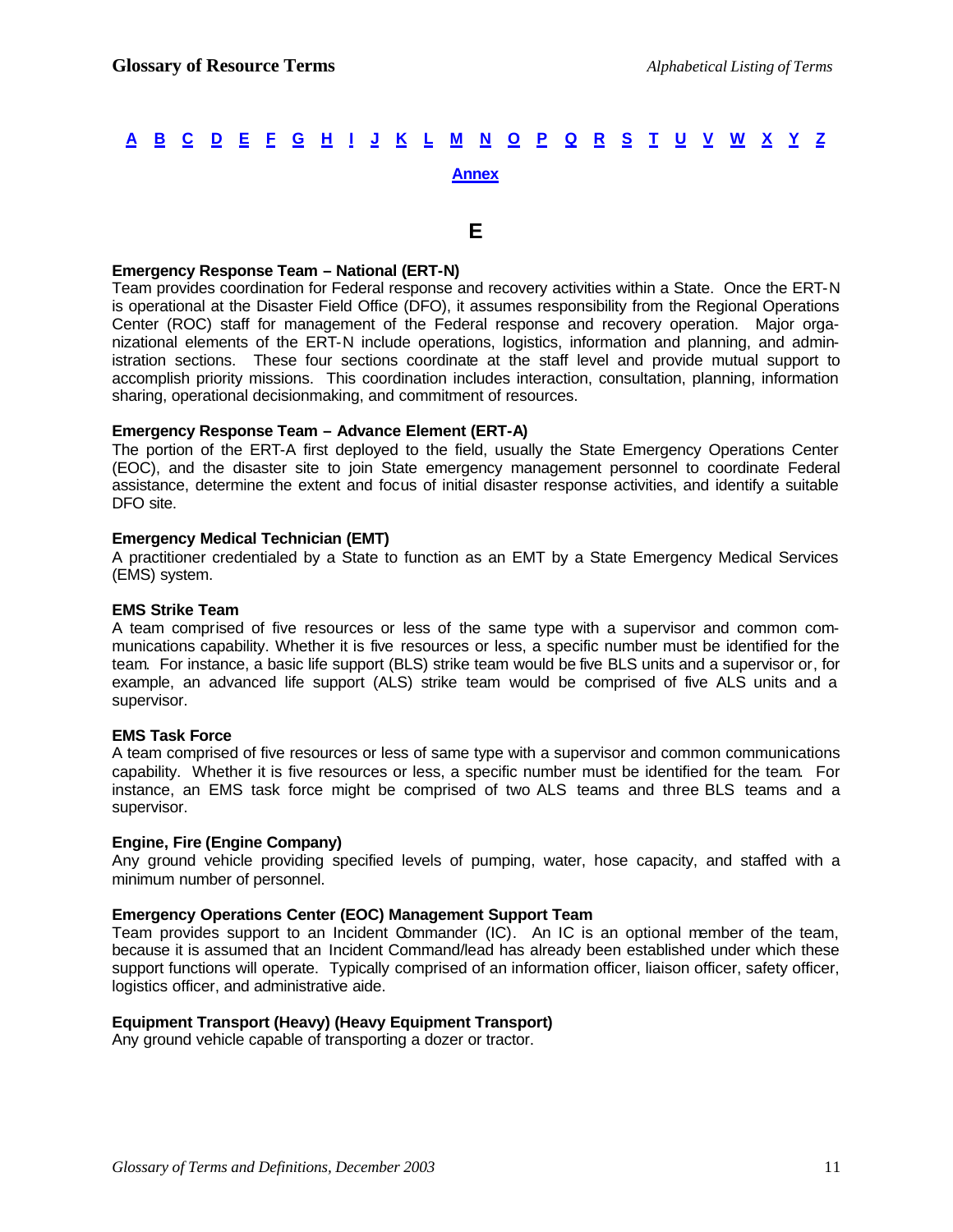#### **Evacuation Liaison Team**

Team provides support in State and local emergency response efforts by compiling, analyzing, and disseminating traffic-related information that can be used to facilitate the rapid, efficient, and safe evacuation of threatened populations. Primarily operates in the State or local EOC as an extension of Emergency Support Function (ESF) #1 – Transportation.

#### **External Resources**

Resources that fall outside a team's particular agency, including other agency resources or commercially contracted resources.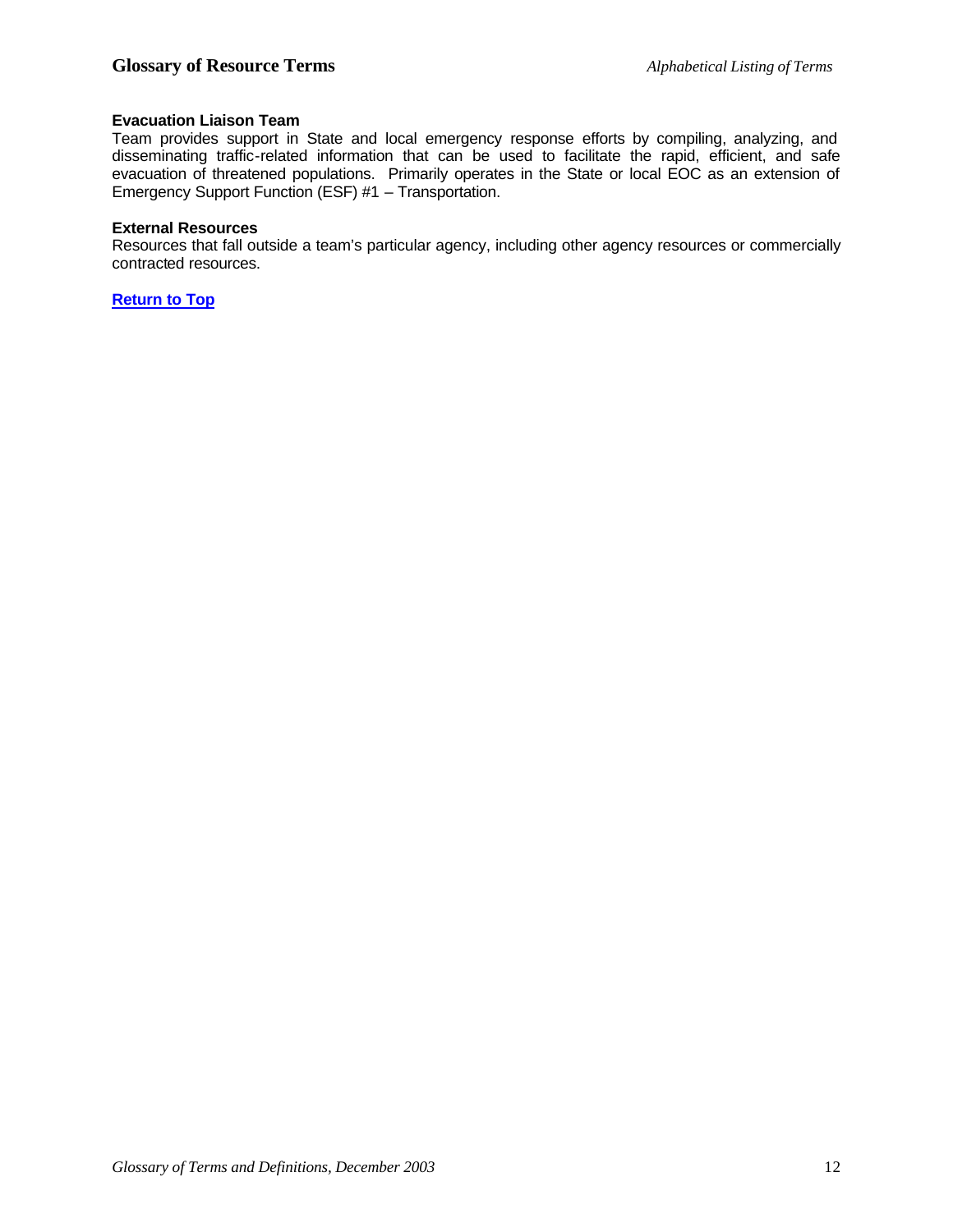**F**

#### **Field Mobile Mechanic**

A motor-driven vehicle designed and constructed to provide specified level of equipment capacity and mechanically trained personnel.

#### **Field Veterinary Medical Officer (Veterinary Medical Field Officer)**

A professional veterinarian, who works to implement animal and poultry disease control programs. Duties can include supervising animal and poultry disease control and eradication services; contacting animal and poultry owners and organizations to explain disease control programs and to provide veterinary medicine advice; conducting epidemiologic investigation of disease outbreaks; inspecting health certificates, livestock auctions, and animal and poultry dealer records; monitoring animal and poultry production and marketing activities; and preparing surveys and reports of disease prevalence.

#### **Flash Fire Protective Ensemble**

A compliant vapor-protective ensemble that is also certified as being compliant with the additional requirements for limited protection against chemical flash fire for escape only. (National Fire Protection Association [NFPA] Standard # 1991)

#### **Food Dispenser Unit (Food Dispenser)**

Any vehicle capable of dispensing food to incident personnel.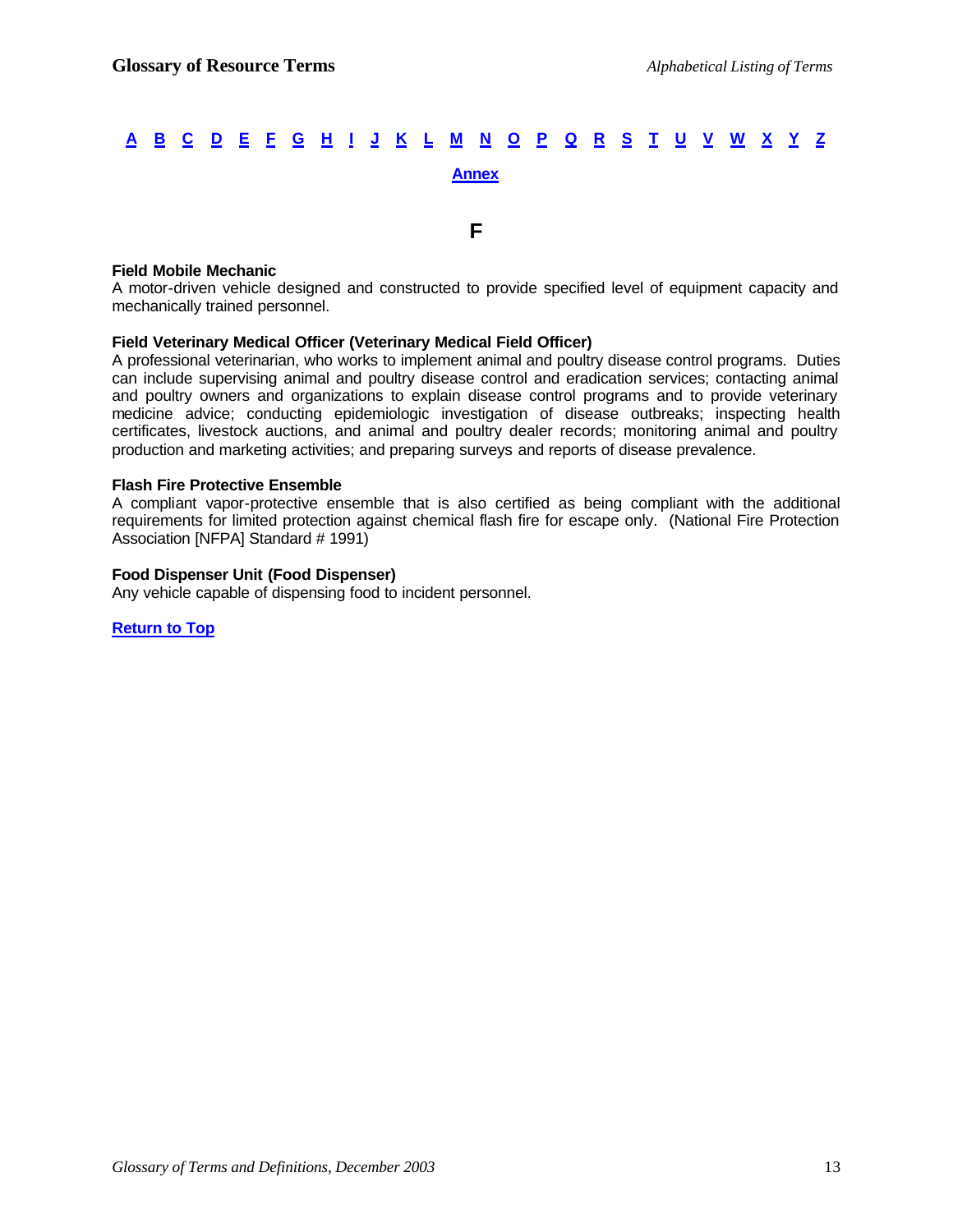**G**

#### **Generators**

Diesel-fueled engine generators are used to support electrical requirements at facilities of various sizes such as hospitals, housing, plants, and commercial stores. Units are usually mounted on tow behind or trailer mobilized equipment. Deployment and set up can be accomplished within hours.

#### **Ground Ambulance (Medical Transport)**

A ground transport vehicle configured, equipped, and staffed to respond to, care for, and transport patients.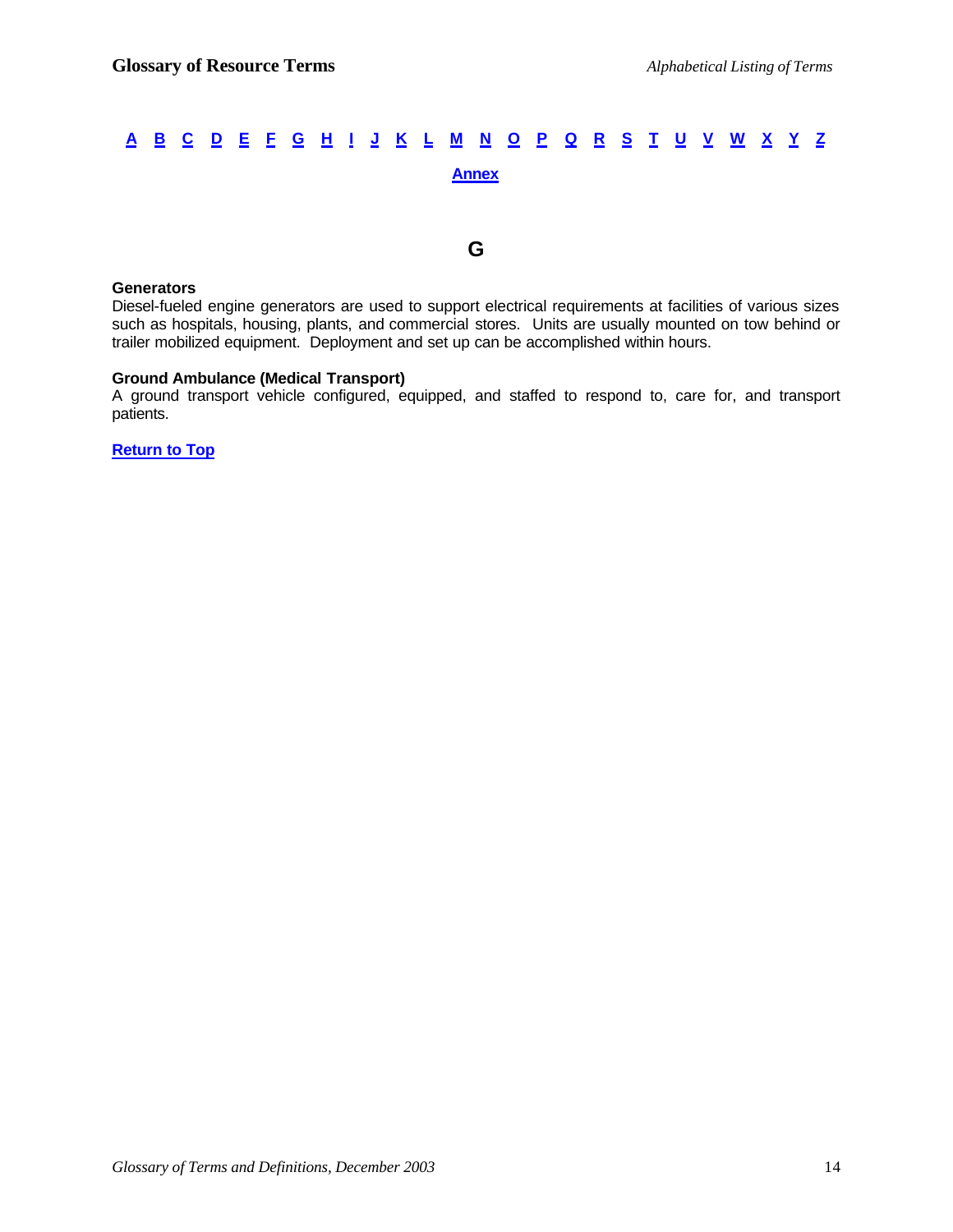#### **H**

#### **Hazardous Materials (HazMat)**

Any material that is explosive, flammable, poisonous, corrosive, reactive, or radioactive, or any combination thereof, and requires special care in handling because of the hazards it poses to public health, safety, and/or the environment. Any hazardous substance under the Clean Water Act, or any element, compound, mixture, solution, or substance designated under the Comprehensive Environmental Response, Compensation, and Liability Act (CERCLA); any hazardous waste under the Resource Conservation and Recovery Act (RCRA); any toxic pollutant listed under pretreatment provisions of the Clean Water Act; any hazardous pollutant under Section 112 of the Clean Air Act; or any imminent hazardous chemical substance for which the administrator has taken action under the Toxic Substances Control Act (TSCA) Section 7. (Section 101[14]) CERCLA)

#### **Hazardous Material Response Team**

An organized group of individuals that is trained and equipped to perform work to control actual or potential leaks, spills, discharges, or releases of HazMat, requiring possible close approach to the material. The team/equipment may include external or contracted resources.

#### **Hazardous Materials Company**

Any piece of equipment having the capabilities, personal protective equipment (PPE), equipment, and complement of personnel as specified in the Hazardous Materials Company types and minimum capabilities. The personnel complement will include one member who is trained to a minimum level of assistant safety officer – HazMat.

#### **Hazardous Materials Incident**

Uncontrolled, unlicensed release of HazMat during storage or use from a fixed facility or during transport outside a fixed facility that may impact public health, safety, and/or the environment.

#### **HazMat Task Force**

A group of resources with common communications and a leader. A HazMat Task Force may be preestablished and sent to an incident, or formed at the incident.

#### **HazMat Trained and Equipped**

To the level of training and equipment defined by the Occupational Safety and Health Administration (OSHA) and the National Fire Protection Association (NFPA).

#### **Helicopters (Firefighting) (Helicopter or Copter)**

An aircraft that depends principally on the lift generated by one or more rotors for its support in flight. Capable of the delivery of firefighters, water or chemical retardants (either a fixed tank or bucket system), and internal or external cargo.

#### **Helitack Crew (Firefighting Crew)**

A crew of firefighters specially trained and certified in the tactical and logistical use of helicopters for fire suppression.

#### **Helitanker (Firefighting Helicopter)**

A helicopter equipped with a fixed tank, Air Tanker Board certified, and capable of delivering a minimum of 1,100 gallons of water, retardant, or foam.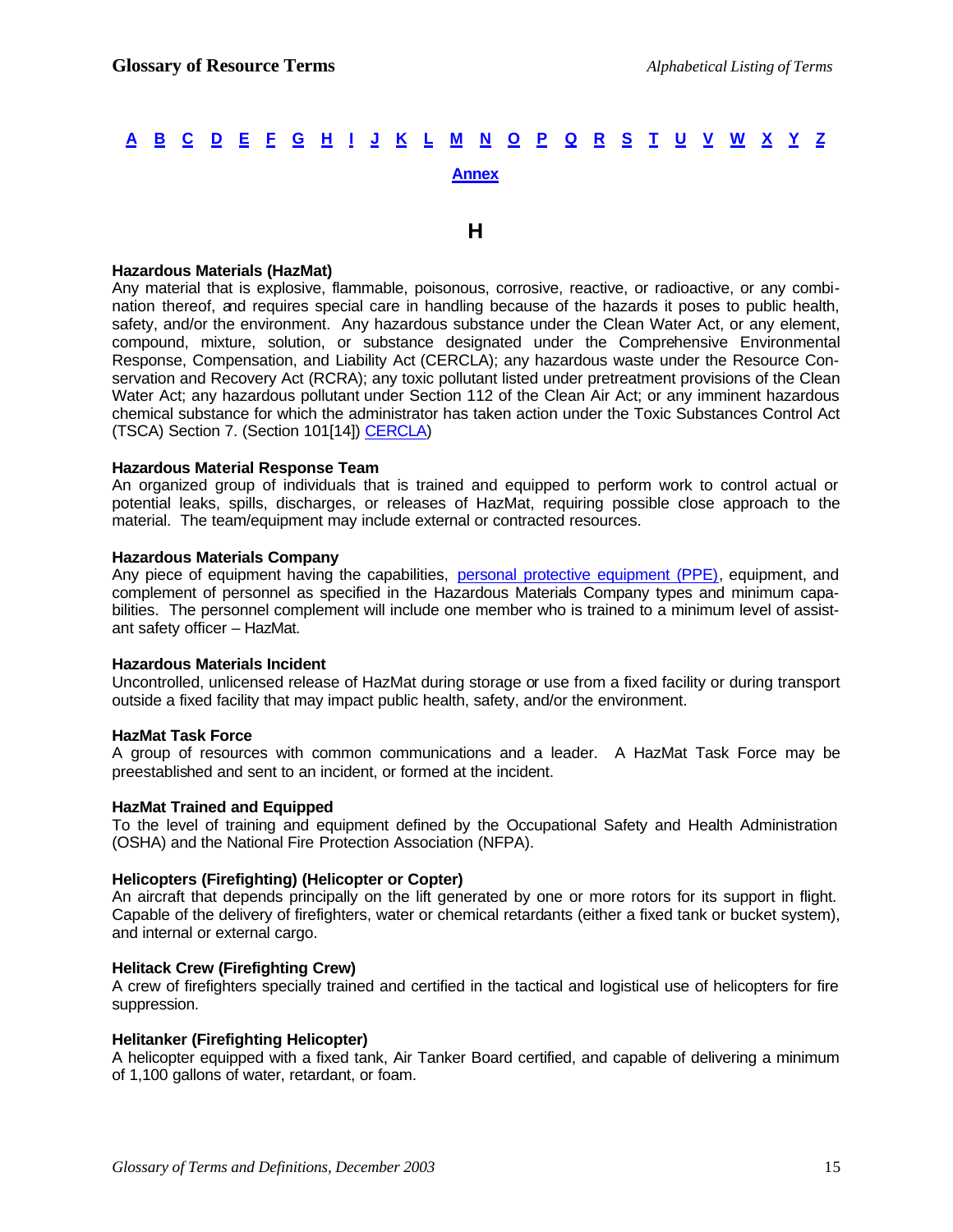#### **High-Angle Rope Rescue (Rope Rescue) (Technical Rock)**

Rescue in which the load is predominately supported by the rope rescue system.

#### **Hydraulic Excavator (Large Mass Excavation 13cy to 3cy Buckets)**

Track undercarriage construction equipment used to excavate and load earth, blasted rock, sands, and other types of aggregate, also used to load or handle demolition materials. Provides rapid excavation for construction and repair of runways, roads and trails, railroads, pipelines, waterways, and quarry operations. Larger hydraulic excavators may require some dismantling in meeting mobilization requirements. Dismantled pieces usually require additional mobilization support. Multiple accessories are available for varying tasks.

#### **Hydraulic Excavator (Medium Mass Excavation 4cy to 1.75cy Buckets)**

Track undercarriage construction equipment that is a track-mounted, hydraulic-controlled, excavating system used to excavate and load earth, blasted rock, sands, and other types of aggregate, also used to load or handle demolition materials. Provides rapid excavation for construction and repair of runways, roads and trails, railroads, pipelines, waterways, and quarry operations. Slightly smaller than the larger hydraulic excavator category, these usually do not require dismantling for mobilization requirements. If dismantling is considered, it may require additional mobilization support. Multiple accessories are available for varying tasks.

#### **Hydraulic Truck Cranes**

Highly flexible and mobile self-propelled cranes that can be deployed with ease. They usually do not require any setup or special mobilization consideration. Depending on the actual lifting requirements, these cranes come in various sizes and capabilities. Stabilizers include outrigger for stability.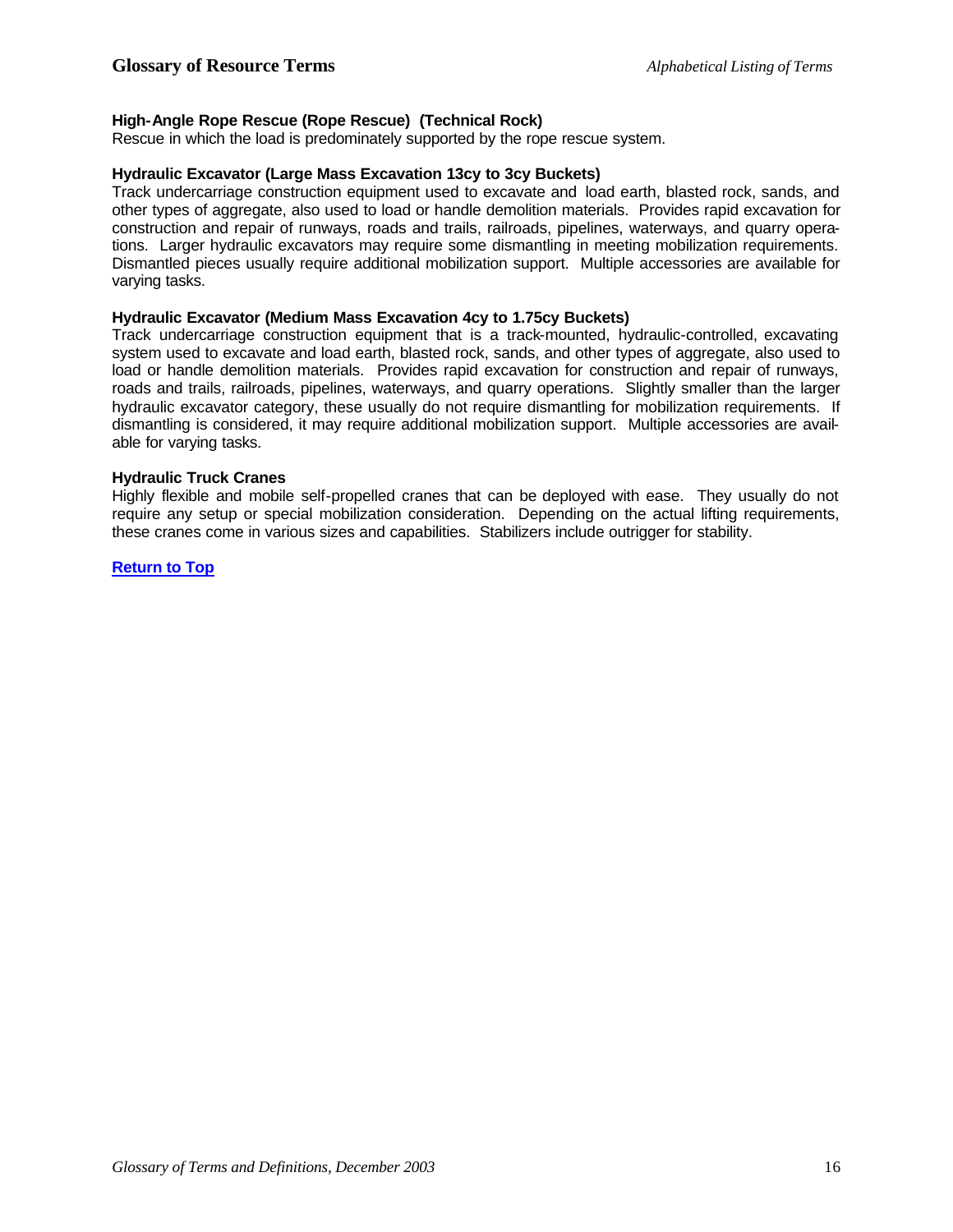#### **I**

### **Ice Search and Rescue Team (Water Rescue Team) (Public Safety Dive Team)**

Team locates and rescues individuals trapped under ice-capped water.

#### **Illumination Unit (Lighting Plant)**

A portable light-generating unit capable of providing three to six lights of 500 watts each with extension cords from 500 feet to 1,000 feet to provide specified level of illumination capacity.

#### **Incident Management Team**

A command team comprised of the Incident Commander (IC), appropriate command, and general staff personnel assigned to an incident. (Source: FIRESCOPE)

#### **In-House**

Assets or expertise specifically owned, possessed, directed, and/or controlled by the responding entity.

#### **Instrument Flight Rules (IFRs)**

Set of rules, guidelines, and procedures that the Federal Aviation Administration (FAA) has established for pilots to operate aircraft in marginal weather conditions, usually defined as ceilings below 1,000 feet/ visibility less than 3 miles.

#### **International Medical Surgical Response Team (IMSuRT), National Disaster Medical System (NDMS)**

An IMSuRT is a volunteer group of medical and nonmedical individuals, usually from the same State or region of a State, that has formed a response team under the guidance of the NDMS and the State Department, and whose personnel and equipment give it deployable medical and surgical treatment capability, worldwide. The only NDMS medical team with surgical operating room capability. Full team consists of roughly 26 personnel, which is a mix of physicians, nurses, medical technicians, and allied personnel. *See Annex A: Federal Response Teams for more detailed information on this Federal Resource.*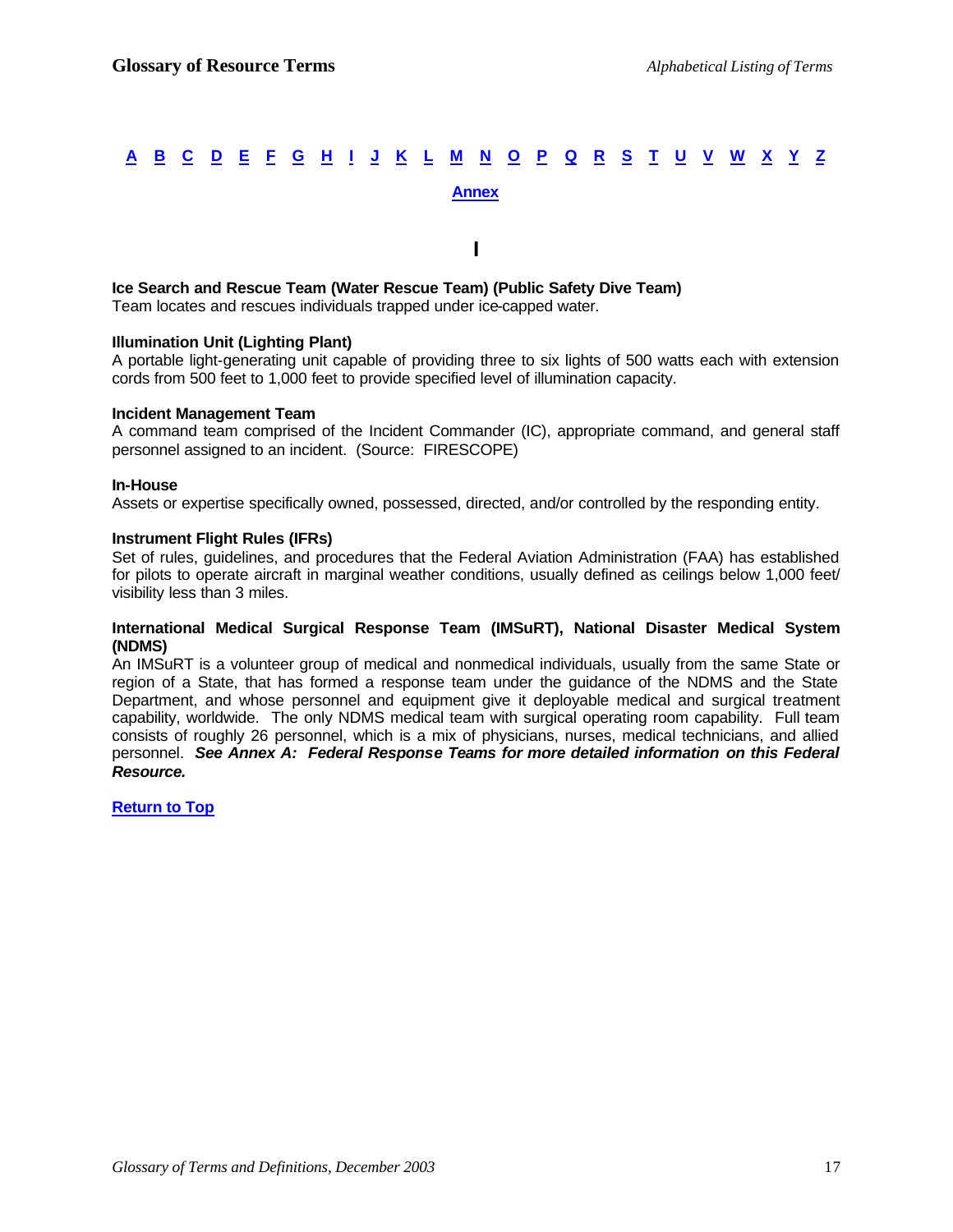**J**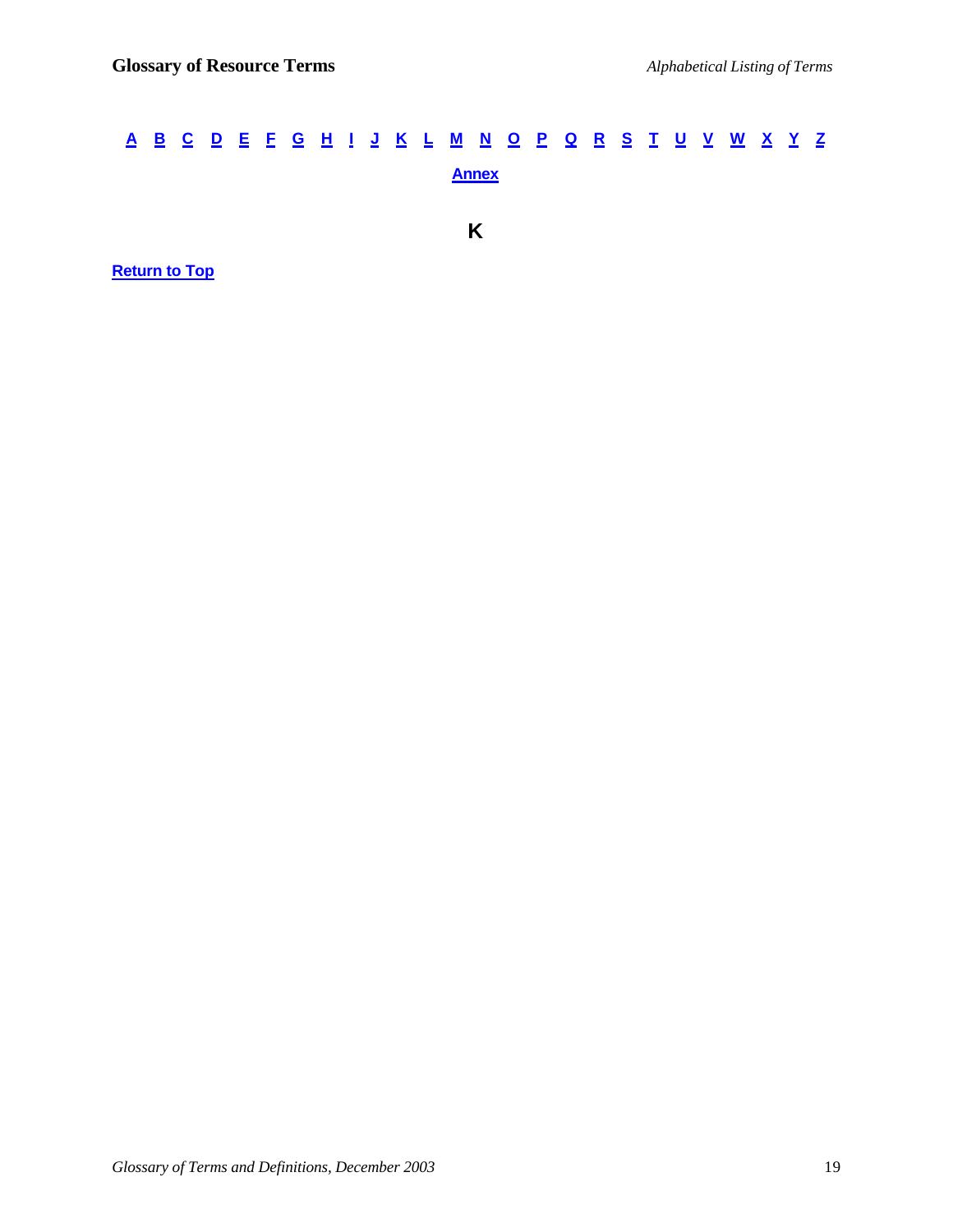**L**

#### **Lattice Truck Cranes**

This is the larger of the wheel cranes. Usually used for long-term applications where significant weights and reaches are a factor. Stabilizers include outriggers for stability. Several mobilization units will be required to transport boom units and counterweights. Set-up time can be accomplished with relative ease and speed once all components are available for assembly.

#### **Law Enforcement Aviation – Helicopters – Patrol and Surveillance**

Helicopters of various sizes to provide multifunction aerial support for ground operations.

#### **Law Enforcement Aviation – Fixed Wing**

Fixed-wing aircraft of various sizes used for surveillance, extraditions, personnel, and cargo transportation.

#### **Law Enforcement Canine Teams – Cadaver Detecting Dogs**

Patrol dogs trained to find and passively alert on decaying human tissues, bones, and fluids.

#### **Law Enforcement Canine Teams – Explosive Detecting Dogs**

Patrol dogs trained to detect and passively alert on a variety of odors indicating the presence of explosive devices.

#### **Law Enforcement Canine Teams – Narcotics Detecting Dogs**

Patrol dogs capable of finding and alerting on cocaine, marijuana, methamphetamines, heroin, and their derivatives.

#### **Law Enforcement Canine Teams – Patrol Dogs (K-9s)**

Trained canine units providing law enforcement with a nonlethal means of apprehending dangerous criminal offenders; detecting intruders and alerting handlers to their presence; pursuing, attacking, and holding criminal offenders who resist apprehension; searching and clearing buildings and large open areas for criminals; tracking lost children or other persons; detecting the presence of certain narcotics, explosives, and tobacco products; locating deceased subjects, crime scenes, and minute physical evidence; and providing a strong psychological deterrent to certain types of criminal misconduct.

#### **Law Enforcement Dive Teams – Evidence Recovery**

Underwater teams used to recover evidence.

#### **Law Enforcement Dive Teams – Recovery**

Underwater teams used to recover drowning victims and lost vessels.

#### **Liquid Splash-Protective Ensemble**

Multiple elements designed to provide a degree of protection for emergency response personnel from adverse exposure to the inherent risks of liquid-chemical exposure occurring during hazardous materials (HazMat) emergencies and similar operations. The liquid splash-protective ensemble is either an encapsulating or nonencapsulating ensemble. (National Fire Protection Association [NFPA] Standard # 1992)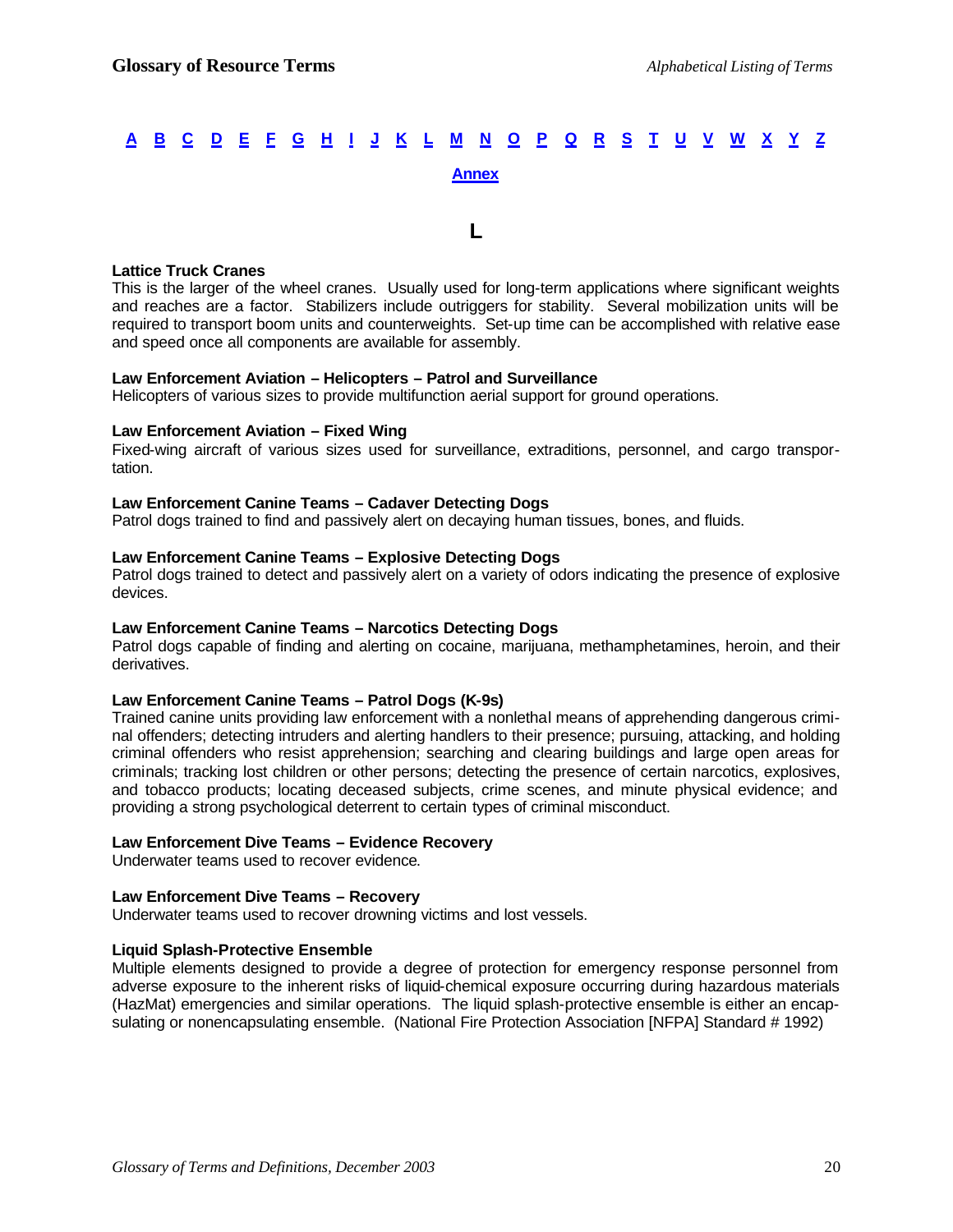#### **Low-Angle Rope Rescue (Rope Rescue)**

Rescue in which the load is predominately supported by itself and not the rope rescue system.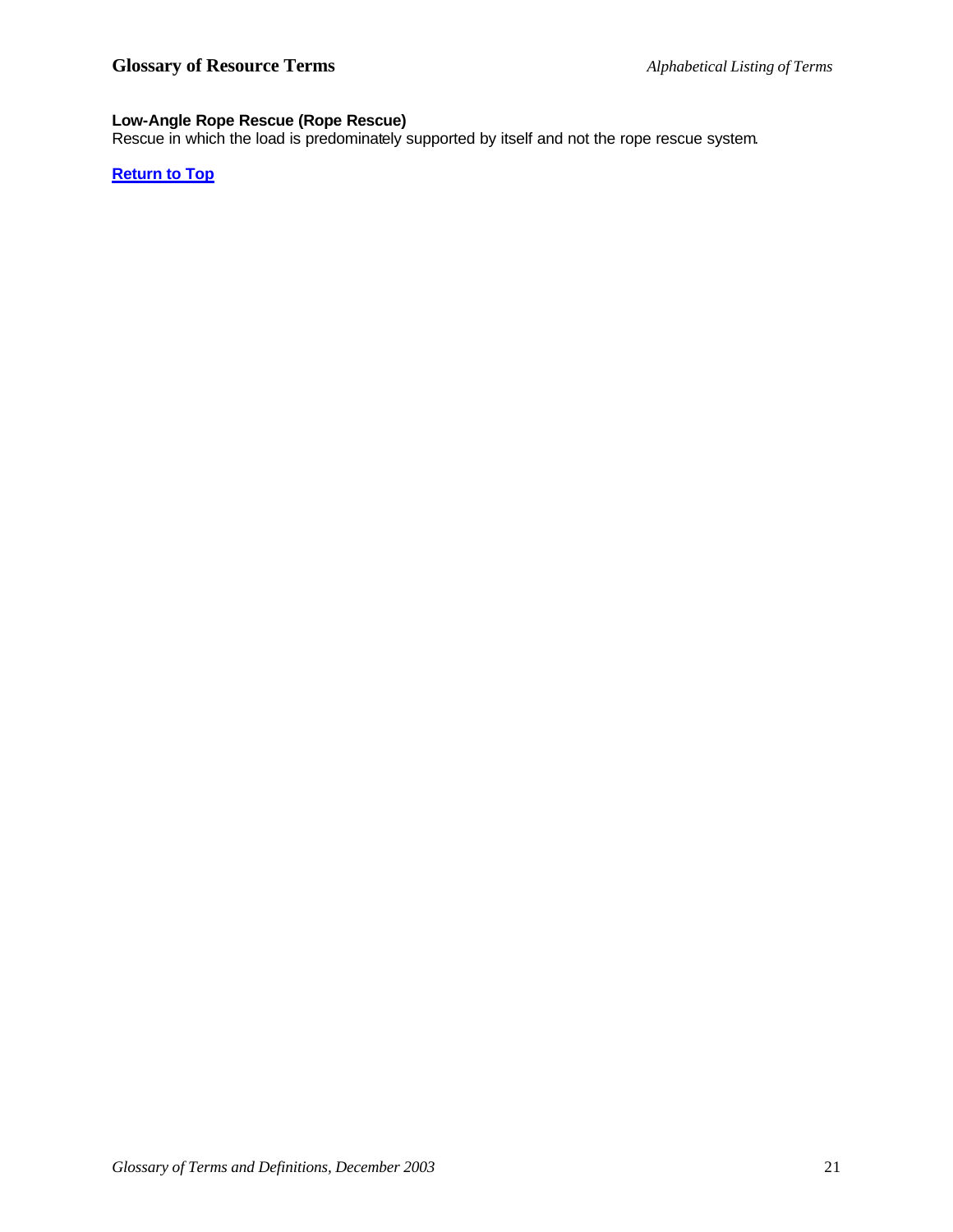#### **M**

#### **Management Support Team (MST), National Disaster Medical System (NDMS)**

An MST is a command and control team that provides support and liaison functions for other NDMS teams in the field. MSTs are usually staffed by a mix of Federal employees and are constituted on an adhoc, mission-specific basis. An MST (perhaps as small as one or two individuals) always accompanies an NDMS unit on a deployment. *See Annex A: Federal Response Teams for more detailed information on this Federal Resource.*

#### **Mine Rescue Team (Confined Space Rescue)**

Team locates and rescues individuals lost or trapped in active or abandoned mine shafts or other belowground entrapments.

#### **Mobile Communications Center (Mobile Emergency Operations Center [EOC]) (Mobile Command Center) (Continuity of Operations Vehicle)**

A vehicle that serves as a self-sustaining mobile operations center capable of operating in an environment with little to no basic services, facilitating communications between multiple entities using an array of fixed and/or wireless communications equipment, providing appropriate work space for routine support functions, and providing basic services for personnel in short-term or long-term deployments.

#### **Mobile Feeding Kitchen (Mobile Field Kitchen) (Rapid Deployment Kitchen)**

A containerized kitchen that can be positioned forward in fulfillment of Emergency Support Function (ESF) #11 – Food and Water. The units are used to support feeding operations at emergency incidents.

#### **Mobile Field Force (Crowd Control Teams) (Riot Dispersal Team)**

Police units trained in handling large crowds and riot situations, including specialized training in crowd dispersal, tactics, and special weapons.

#### **Mobile Kitchen Unit**

A unit designed and constructed to dispense food for incident personnel providing a specified level of capacity.

#### **Mountain Search and Rescue Team (Wilderness Rescue Team)**

Team searches for and rescues people either above the timberline or in high-angle areas below the timberline, which can include glacier, crevasse, backcountry, alpine search and rescue, and other aspects of the environment.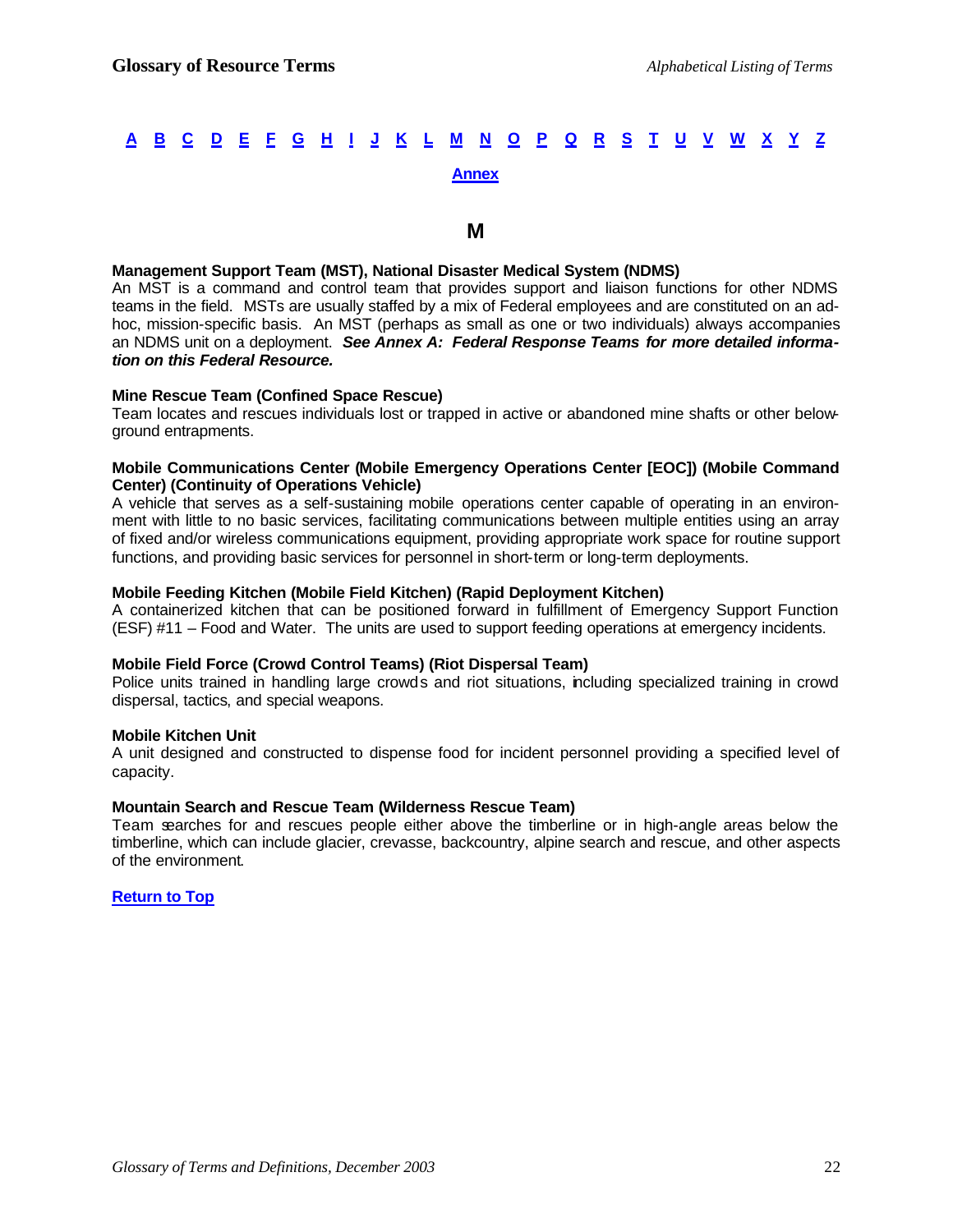#### **N**

#### **National Urban Search and Rescue (US&R) Incident Support Team (IST)**

ISTs are components of **ERT-As** that provide Federal, State, and local officials with technical assistance in the acquisition and use of search and rescue resources through advice, Incident Command assistance, management, and coordination of US&R task forces and obtaining logistic support. *See Annex A: Federal Response Teams for more detailed information on this Federal Resource.*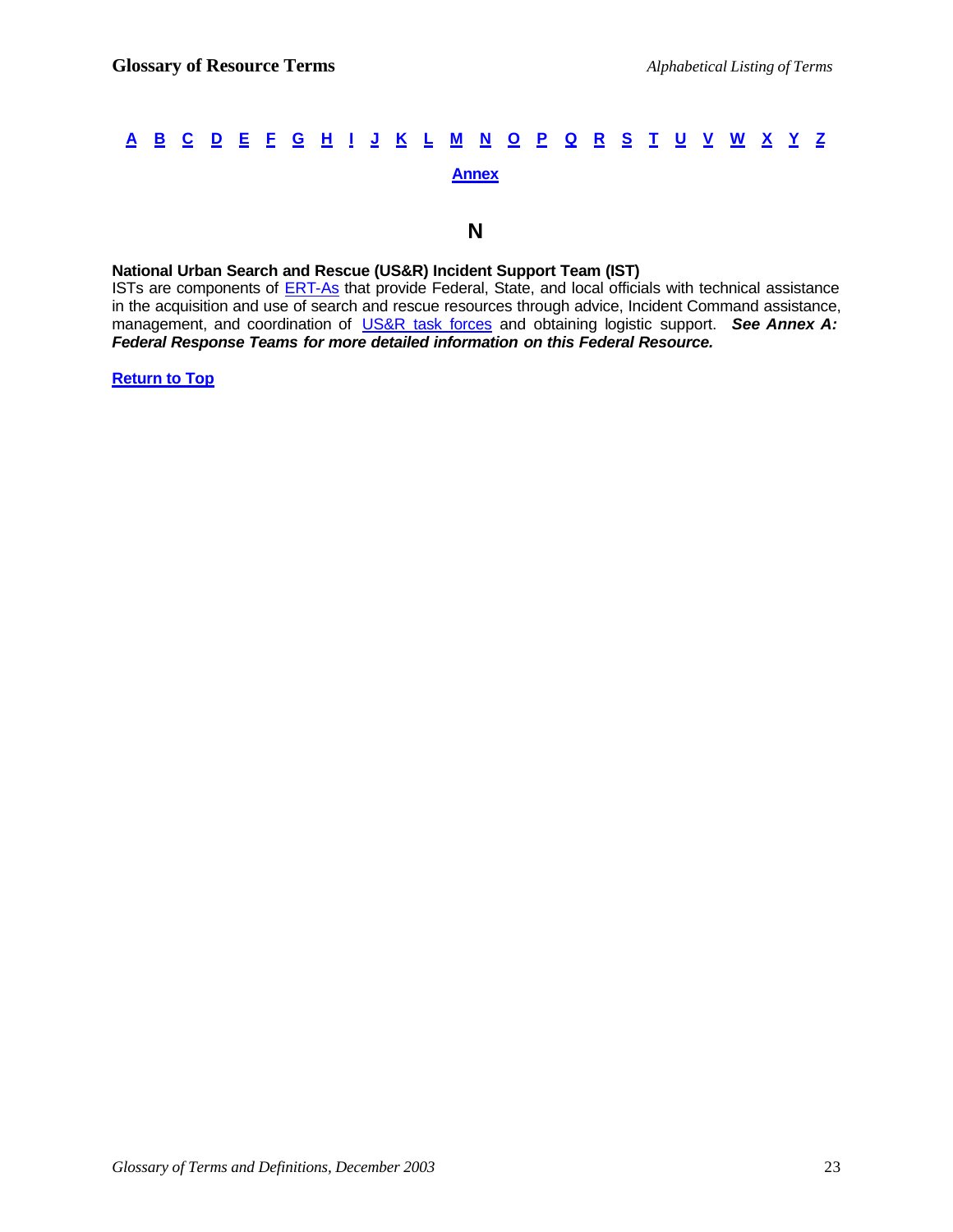#### **O**

**Occupational Health & Safety Specialists (Occupational Physicians; Occupational Health Nurses; Industrial Hygienists; Occupational Safety Specialists; Occupational Safety & Health Technicians; Health and Safety Inspectors; Industrial Hygienists)**

Personnel with specific training in occupational safety and health and topics such as workplace assessment or occupational medicine. Occupational health and safety specialists and technicians help keep workplaces safe and workers in good health unscathed. They promote occupational health and safety within organizations by developing safer, healthier, and more efficient ways of working. They analyze work environments and design programs to control, eliminate, and prevent disease or injury caused by chemical, physical, and biological agents or ergonomic factors. They may conduct inspections and enforce adherence to laws, regulations, or employer policies governing worker health and safety.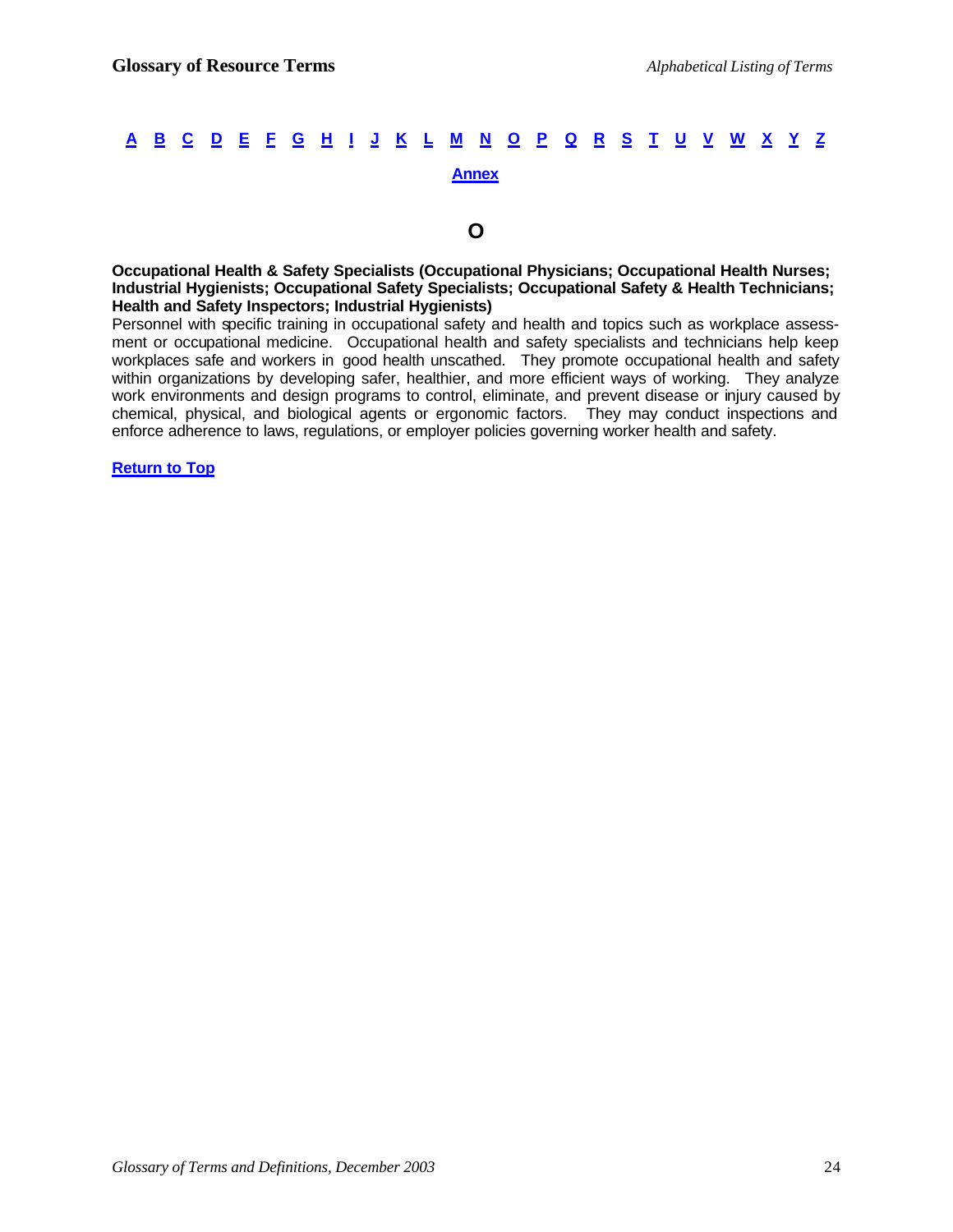#### **P**

#### **Paramedic**

A practitioner credentialed by a State to function at the advanced life support (ALS) level in the State Emergency Medical Services (EMS) system.

#### **Personal Protective Equipment (PPE)**

Equipment and clothing required to shield or isolate personnel from the chemical, physical, thermal, and biological hazards that may be encountered at a hazardous materials (HazMat) incident. (National Fire Protection Association [NFPA] Standard # 472)

#### **Public Safety Dive Team**

Team assists with location and recovery of drowning victims, evidence in criminal cases, and abandoned vehicles and provides safety divers for special events.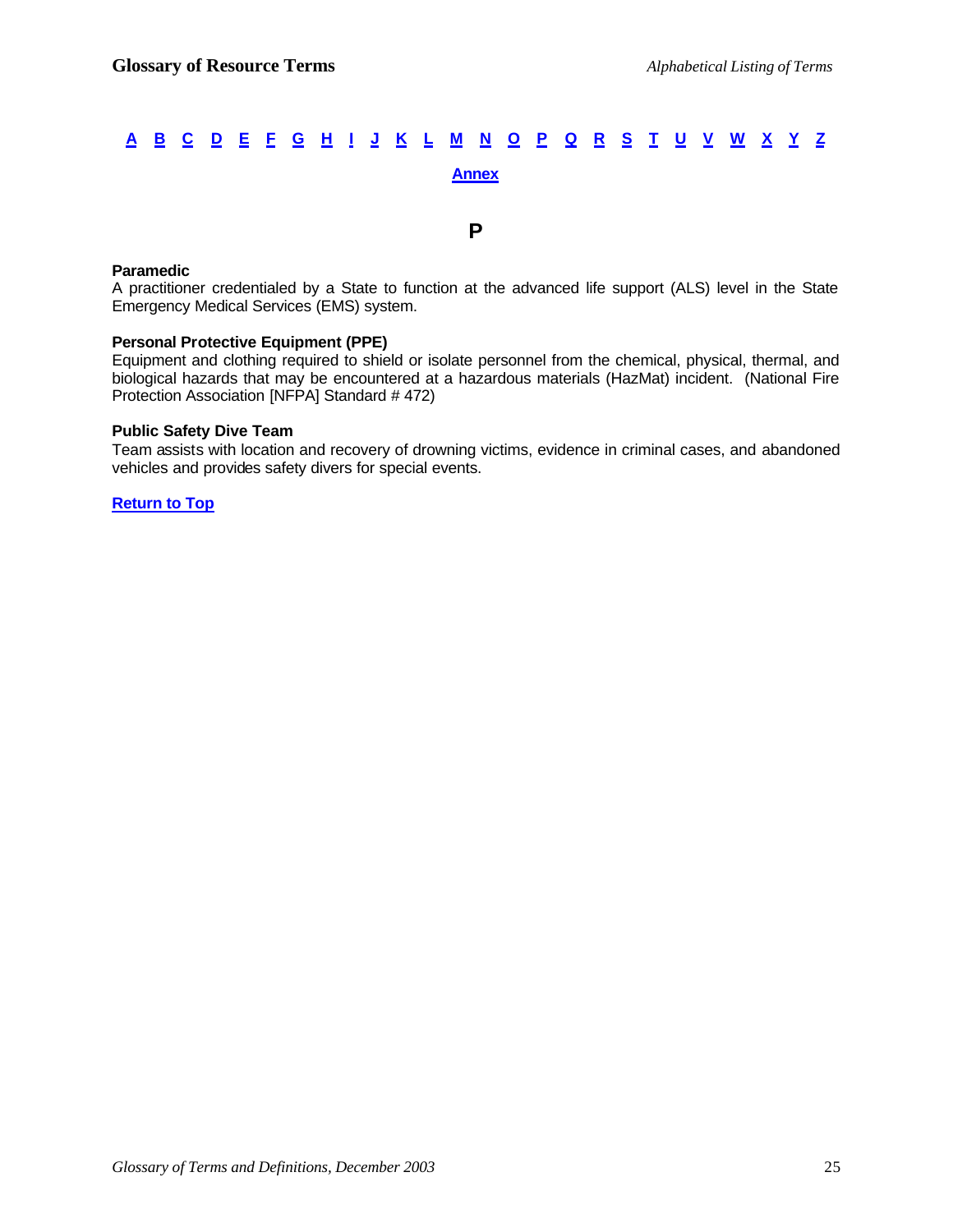# A B C D E F G H I J K L M N O P Q R S T U V W X Y Z **Annex Q Return to Top**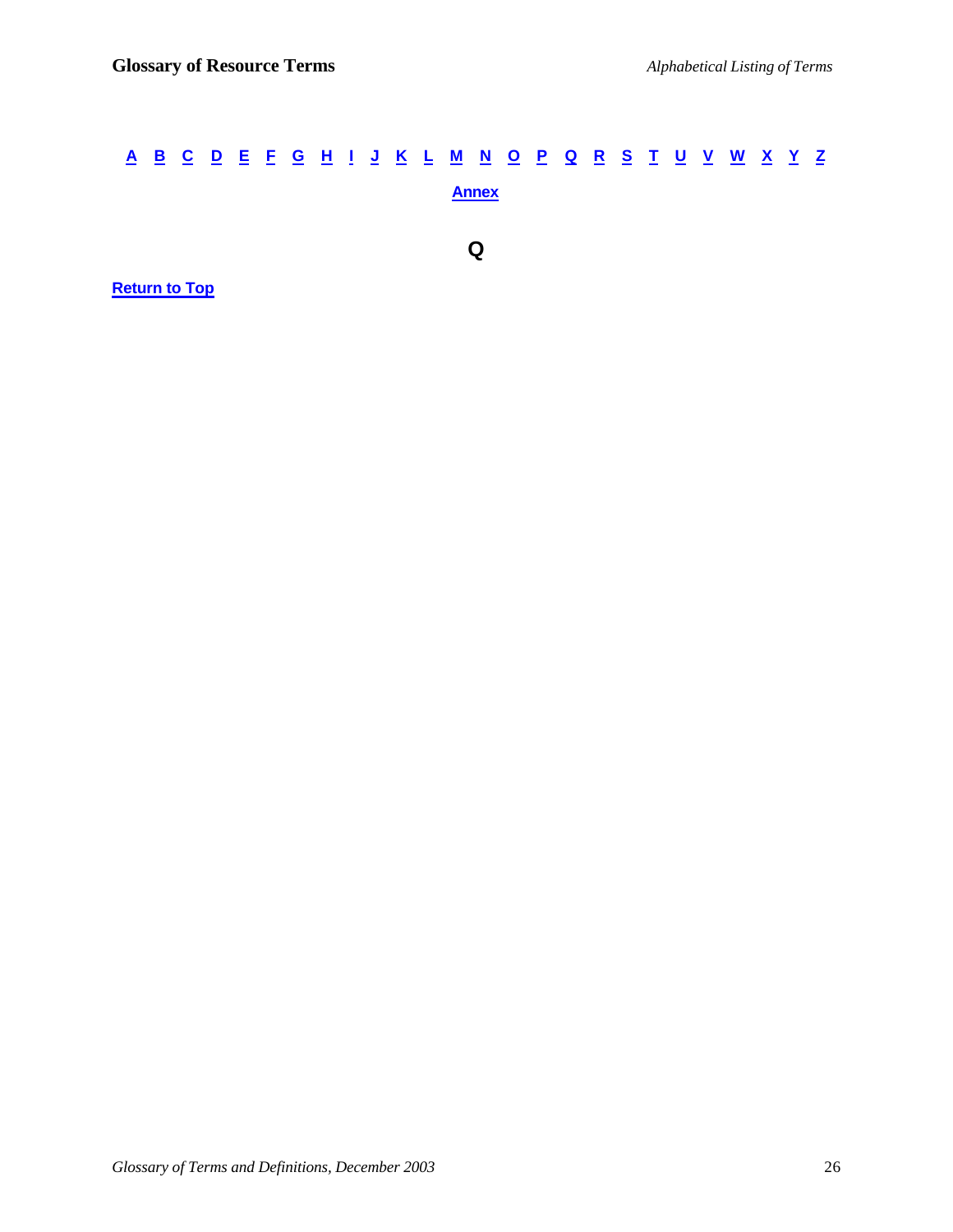**R**

#### **Radiological Material**

Any material that spontaneously emits ionizing radiation. (National Fire Protection Association [NFPA] Standard # 472)

#### **Rapid Needs Assessment (RNA) Team**

Team provides a rapid assessment capability immediately following a major disaster or emergency. The RNA team will collect and provide information to determine requirements for critical resources needed to support emergency response activities. The RNA team is responsible for assessing both overall impact of a disaster event and determining Federal and/or State immediate response requirements.

#### **Release**

Any spilling, leaking, pumping, pouring, emitting, emptying, discharging, injecting, escaping, leaching, dumping, or disposing into the environment (including the abandonment or discharging of barrels, containers, and other closed receptacles containing any hazardous substance or pollutant or contaminant). (Section 101[22]) CERCLA)

#### **Rescue**

To access, stabilize, and evacuate distressed or injured individuals by whatever means necessary to ensure their timely transfer to appropriate care or to a place of safety.

#### **Rope Rescue (High-Angle Rescue) (Low-Angle Rescue) (Technical Rescue)**

To rescue through the use of rigging techniques, anchor systems, belays, mechanical advantages, subject extrication techniques, and low- and high-angle rescue techniques.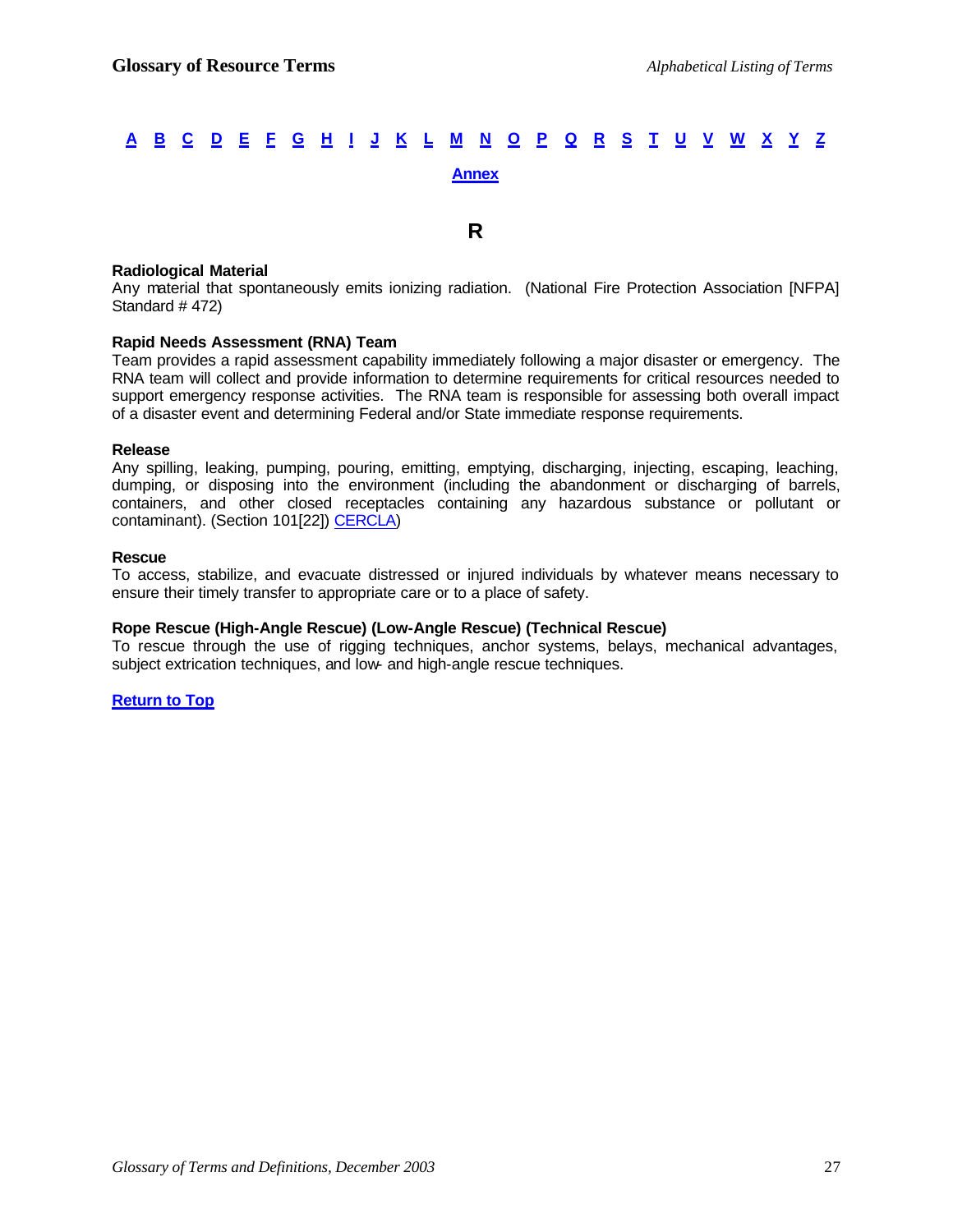#### **S**

#### **Search Suit**

Suit made of Kevlar<sup>®</sup> and Nomex 3, often used by, but not limited to, bomb squad personnel, significantly lighter than bomb suits; allows user to conduct search with increased mobility.

#### **Search**

To locate an overdue or missing individual or individuals, or objects.

#### **Shelter Management Team**

Team provides managerial and operational support for a shelter during an emergency. Responsibilities of the team may include all or some of the following: operating the shelter; establishing security; ensuring the availability of adequate care, food, sanitation, and first aid; selecting and training personnel to perform operational tasks; monitoring contamination; performing decontamination; establishing exposure control and monitoring; monitoring overpressure and filtration systems; performing post-event reconnaissance; and directing egress.

#### **Special-Needs Shelter**

A refuge specifically designed to accommodate individuals with special medical needs who are not ill enough to require hospitalization. These shelters are supported by volunteer doctors and nurses and often have back-up electric capability to support those with medical equipment reliant on electricity.

#### **Sustainability**

Ability to continue response operations for the prescribed duration necessary.

#### **Special Weapons and Tactics (SWAT)/Tactical Teams**

SWAT teams are specially trained to handle high-risk situations and specialized tactical needs. Team members have advanced skills beyond that of typical patrol officers.

#### **Swift Water Search and Rescue Team (Flood Search and Rescue) (Water Rescue Team)**

Team conducts surface search and rescue operations on waterways where the water is moving fast enough to produce sufficient force to present a life and safety hazard to a person entering it.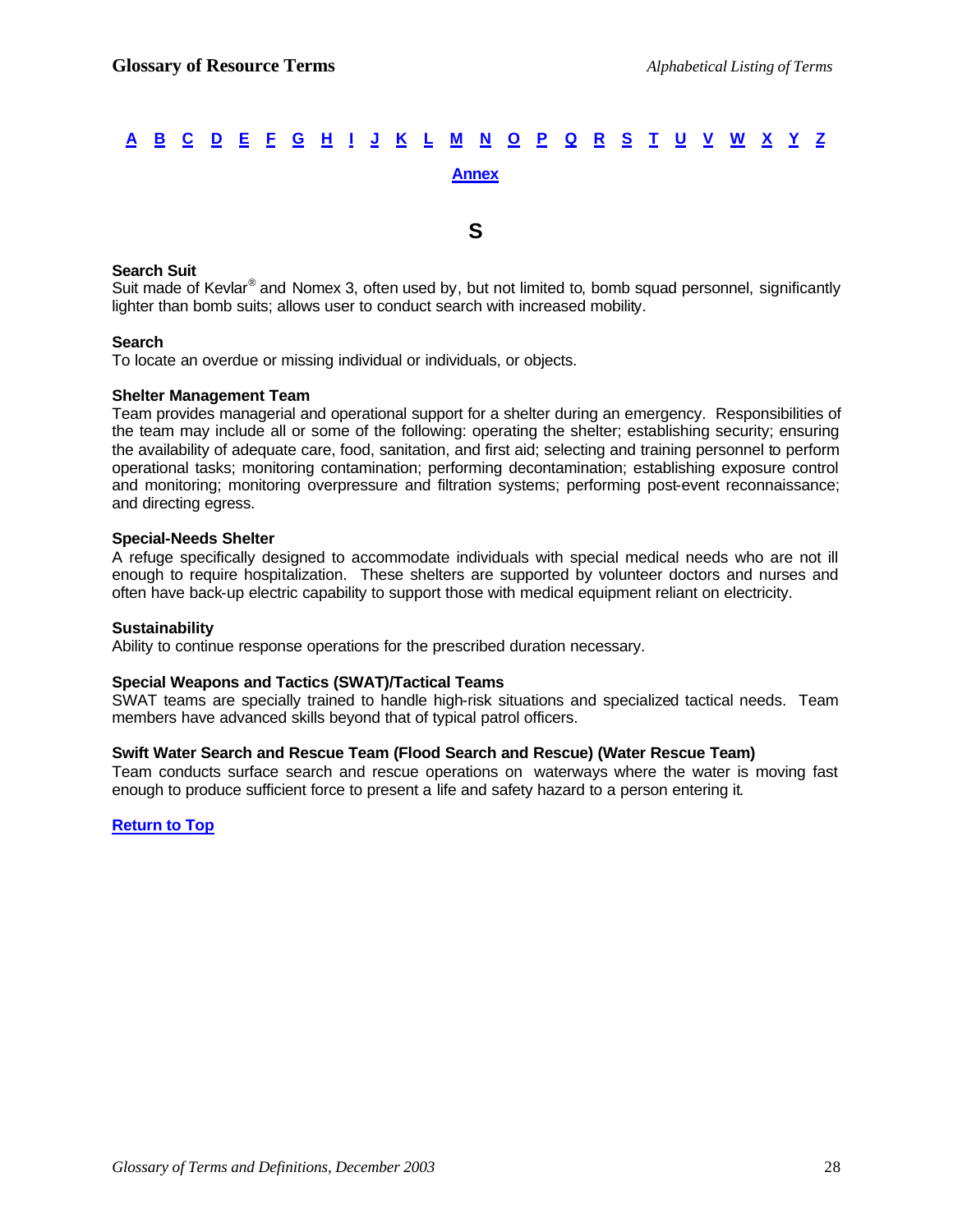**T**

#### **Total Containment Vessel (TCV)**

A TCV is designed to transport explosive or chemical devices, fully enclosed. Used for explosive and hazardous materials (HazMat).

#### **Tender, Foam (Firefighting) (Foam Tender)**

The apparatus used to mix concentrate with water to make solution, pump, and mix air and solution to make foam, and transport and apply foam.

#### **Tender, Fuel (Fuel Tender)**

Any vehicle capable of supplying fuel to ground or airborne equipment.

#### **Tender, Helicopter (Helicopter Tender)**

A ground service vehicle capable of supplying fuel and support equipment to helicopters.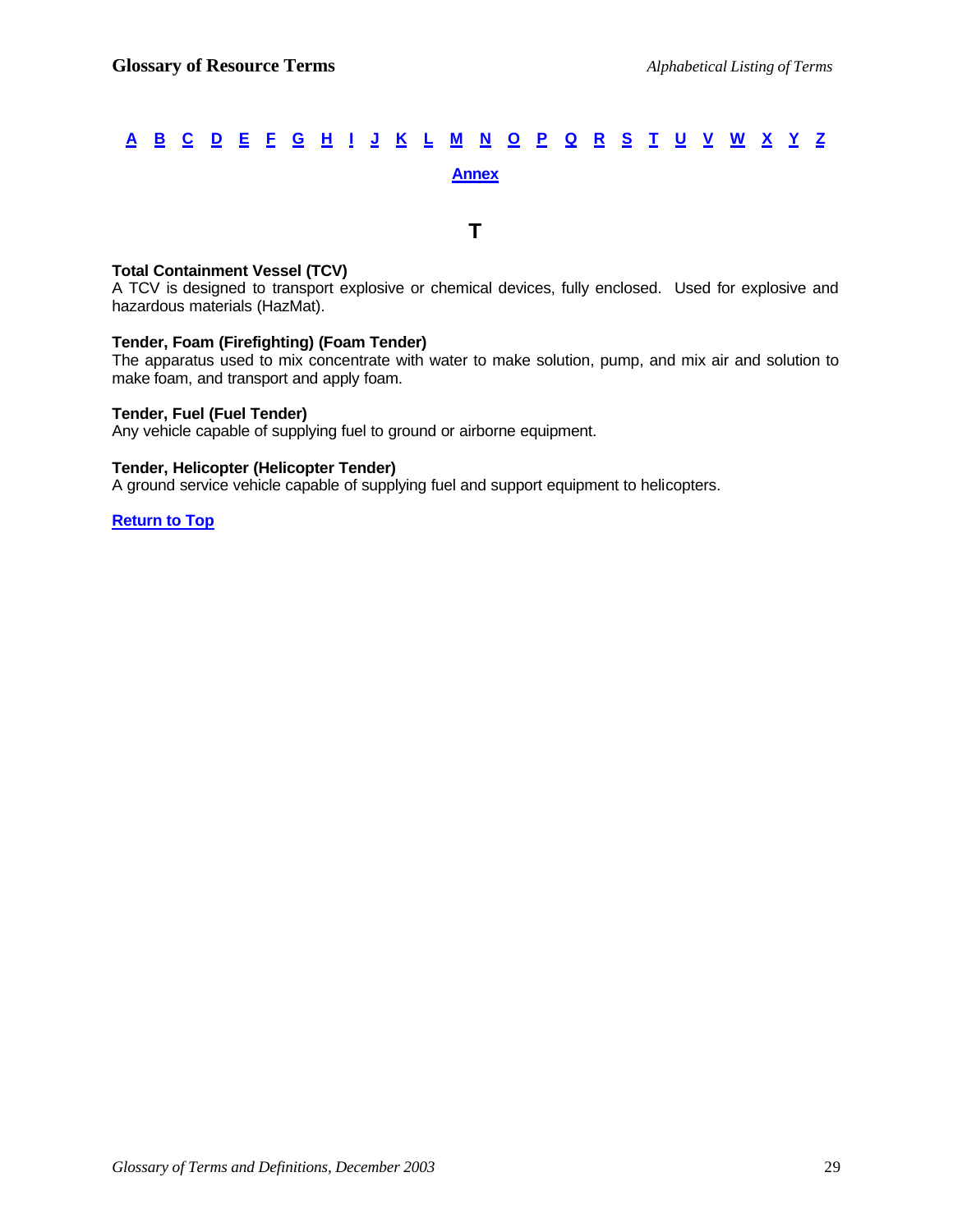**U**

#### **Urban Search and Rescue (US&R)**

US&R involves the location, rescue (extrication), and initial medical stabilization of victims trapped in confined spaces.

#### **Urban Search and Rescue (US&R) Task Force (US&R Team)**

Federal asset that conducts physical search and rescue in collapsed buildings; provides emergency medical care to trapped victims; assesses and controls gas, electrical services, and hazardous materials (HazMat); and evaluates and stabilizes damaged structures. *See Annex A: Federal Response Teams for more detailed information on this Federal Resource.*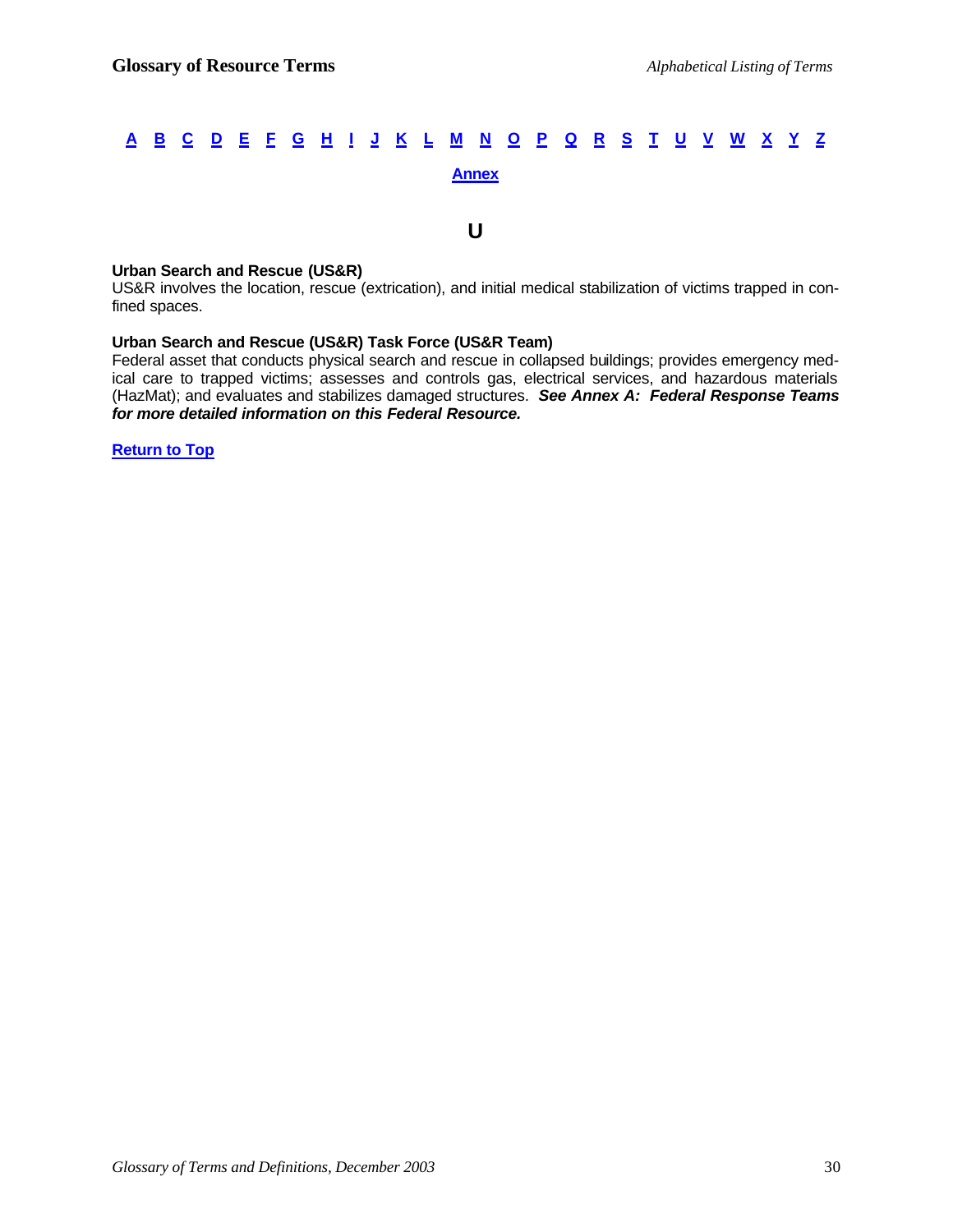#### **V**

#### **Vapor Protective Ensemble**

A vapor protective ensemble or garment that is intended for use in an unknown threat atmosphere or for known high health risk atmospheres is vapor tight, and is in compliance with National Fire Protection Association (NFPA) Standard # 1991, "Standard on Vapor-Protective Ensembles for Hazardous Materials Emergencies."

#### **Veterinary Epidemiologist**

A practitioner who studies factors influencing existence and spread of diseases among humans and animals, particularly those diseases transmissible from animals to humans. Required to hold degree of Doctor of Veterinary Medicine.

#### **Veterinary Medical Assistance Team (VMAT), National Disaster Medical System (NDMS)**

VMATs are volunteer teams of veterinarians, technicians, and support personnel, usually from the same region, that have organized a response team under the guidance of the American Veterinary Medical Association and the NDMS, and whose personnel have specific training in responding to animal casualties and/or animal disease outbreaks during a disaster. They help assess medical needs of animals, and conduct animal disease surveillance, hazard mitigation, biological and chemical terrorism surveillance, and animal decontamination. Usually includes a mix of veterinarians, veterinary technicians, support personnel, microbiolgists, epidemiologists, and veterinary pathologists. *See Annex A: Federal Response Teams for more detailed information on this Federal Resource.*

#### **Visual Flight Rules (VFRs)**

Set of Federal Aviation Administration (FAA) rules, guidelines, and procedures that apply to aircraft when a pilot is conducting flight with visual reference to the ground.

#### **Volcano Search and Rescue Team (Wilderness Rescue Team)**

Team provides technical rescue, avalanche rescue, and other aspects of mountain rescue services applicable for search and rescue operations in and around the surface of a volcano.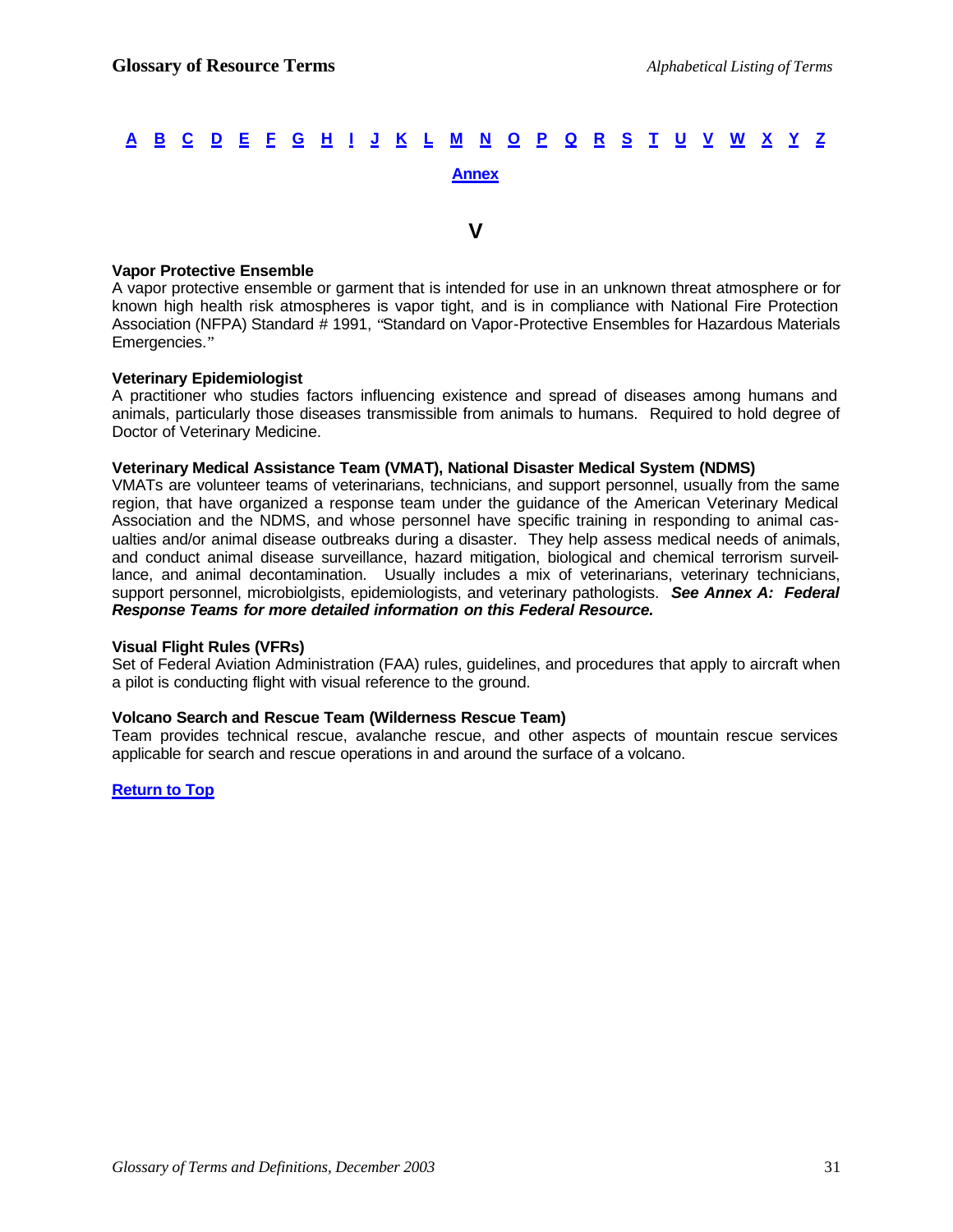#### **W**

#### **Water Search and Rescue Team**

Team conducts surface and subsurface search and rescue operations in all-water environments, including swift water and flood conditions. Water rescue teams come with all team equipment required to safely and effectively conduct operations. Water rescue teams can be assigned to special events to provide for the safety of citizens.

#### **Weapons of Mass Destruction (WMD)**

(1) Any destructive device as defined in section 921 of this title ("destructive device" defined as any explosive, incendiary, or poison gas, bomb, grenade, rocket having a propellant charge of more than 4 ounces, missile having an explosive or incendiary charge of more than 1/4 ounce, mine or device similar to the above); (2) any weapon that is designed or intended to cause serious bodily injury through the release, dissemination, or impact of toxic or poisonous chemicals, or their precursors; (3) any weapon involving a disease organism; or (4) any weapon that is designed to release radiation or radioactivity at a level dangerous to human life. (United States Code, Title 18-Crimes and Criminal Procedure, Part I-Crimes, Chapter 113B-Terrorism, Sec. 2332a)

#### **Wheel Loaders (Large: 41cy to 8cy)**

Rubber-tired equipment used for moving and/or loading large masses of various aggregate materials or demolition debris. Materials are usually loaded into material carrying equipment, such as dump trucks or stockpiled, processed, and/or moved around onsite. Accessories are also available for handling bulky materials/waste. A tractor-trailer unit usually handles the mobilization. Depending on the bucket size, dismantling is usually not an issue. Depending on the width, a transport permit may be required, along with escort services.

#### **Wheel Loaders (Medium to Small: 7cy to 2cy)**

Rubber-tired equipment used for moving and/or loading small to large masses of various aggregate materials or demolition debris. Materials are usually loaded into material carrying equipment, such as dump trucks or stockpiled, processed, and/or moved around onsite. Accessories are also available for handling bulky materials/waste. A tractor-trailer unit usually handles the mobilization but is not necessary for some pieces of equipment. Mobilization without a transport usually requires an operator's license. Usually the width of this equipment does not require a transport permit but may still require an escort service.

#### **Wilderness Search and Rescue Team (Ground Search and Rescue)**

Team provides response search and rescue services, including all-weather search and rescue of missing persons, search and rescue management capabilities, trained ground search teams of all levels, technical rescue specialists, specialized wilderness medical personnel, and safety and survival education.

#### **WMD Chem/Bio**

A short-hand phrase for "Weapons of Mass Destruction, Chemical/Biological," in reference to those substances that were developed by military institutions to create widespread injury, illness, or death.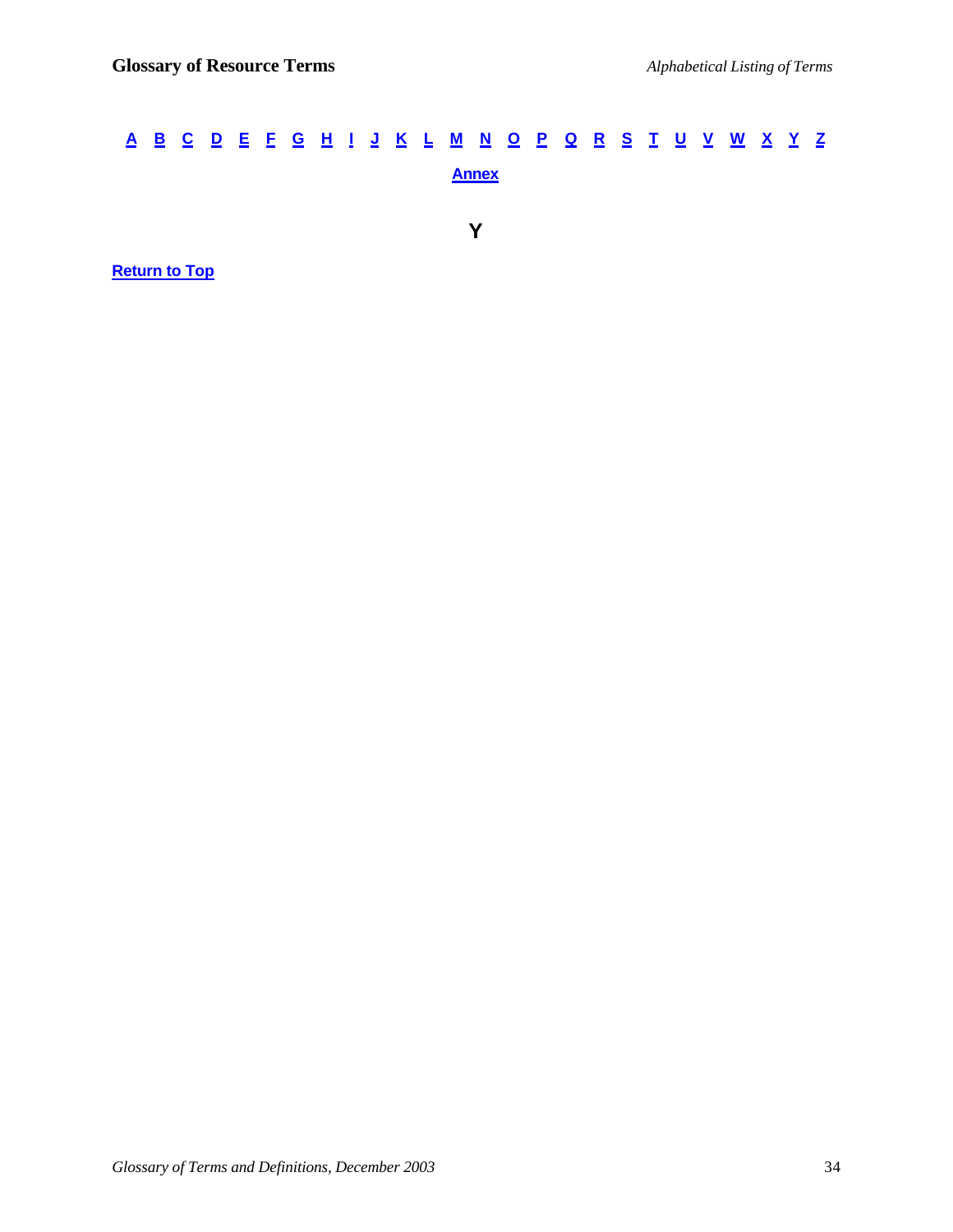#### **Z**

#### **Zone, Contamination Reduction (Warm Zone)**

The area between the **Exclusion Zone** and the **Support Zone**. This zone contains the personnel decontamination station. This zone may require a lesser degree of personnel protection than the Exclusion Zone. This separates the contaminated area from the clean area and acts as a buffer to reduce contamination of the "clean" area. (U.S. Coast Guard Incident Management Handbook, 2001 edition)

#### **Zone, Exclusion (Hot Zone)**

The area immediately around a spill or release and where contamination does or could occur. The innermost of the three zones of a hazardous substances/material incident. Special protection is required for all personnel while in this zone. (U.S. Coast Guard Incident Management Handbook, 2001 edition)

#### **Zone, Support (Cold Zone)**

The "clean" area outside of the contamination control line. In this area, equipment and personnel are not expected to become contaminated. Special protective clothing is not required. This is the area where resources are assembled to support the hazardous substances/materials release operations. (U.S. Coast Guard Incident Management Handbook, 2001 edition)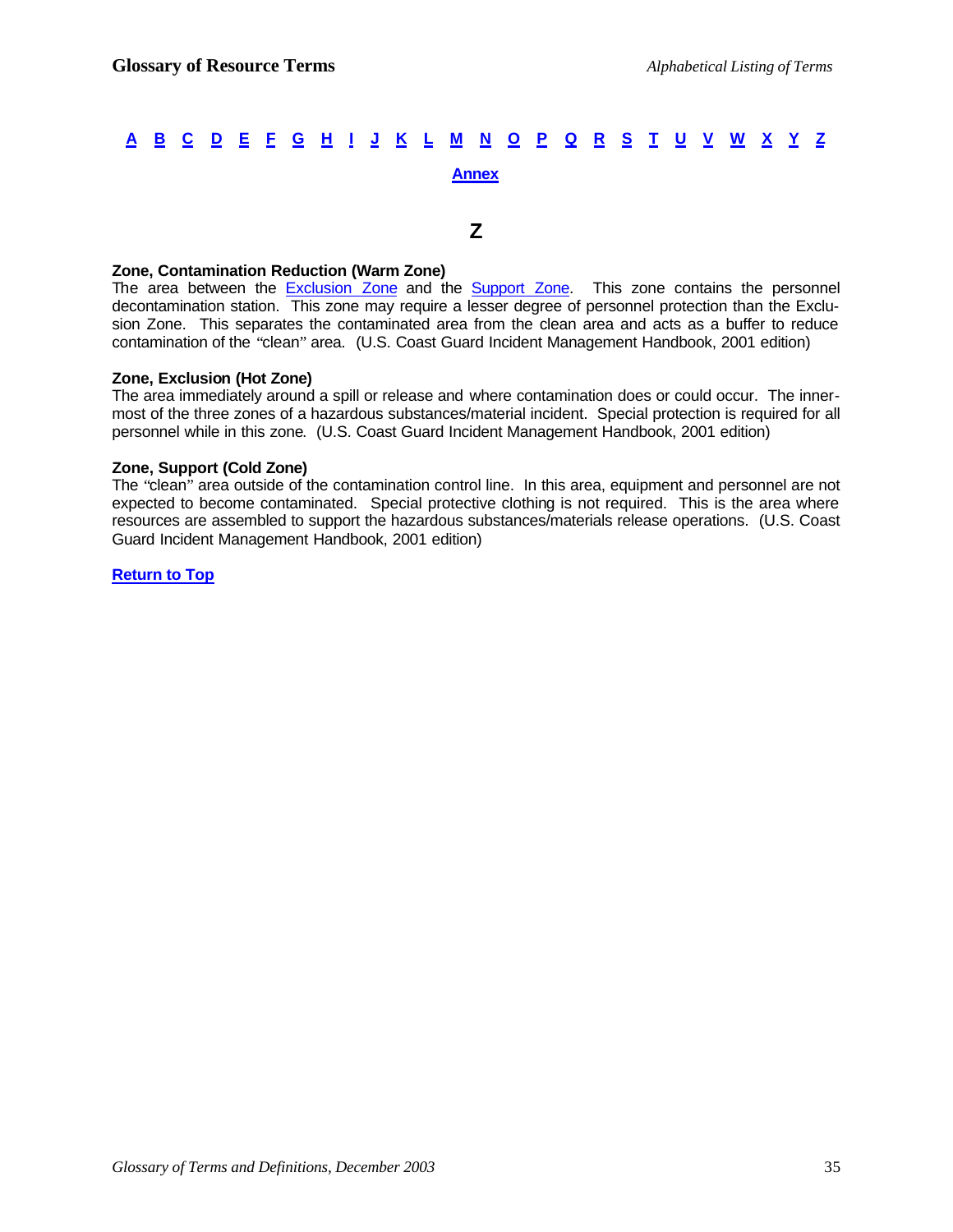#### **Annex A: Federal Response Teams**

Annex A: Federal Response Teams includes definitions for 11 Federal Response Teams defined by capability and capacity. Definitions are divided into three subsections for each resource type to include *description, human resources,* and *equipment*. **Click on the below titles to view definitions.** The following Federal Response Teams are defined in Annex A:

- ß **Disaster Medical Assistance Team (DMAT): Basic Team**
- **Example 3** Disaster Medical Assistance Team (DMAT): Burn Specialty
- **Example 3 Disaster Medical Assistance Team (DMAT): Crush Injury Specialty**
- **Example 3 Disaster Medical Assistance Team (DMAT): Mental Health Specialty**
- **Example 3 Disaster Medical Assistance Team (DMAT): Pediatric Specialty**
- **EDISASTER Mortuary Operational Response Team (DMORT)**
- **Example 2 International Medical Surgical Response Team (IMSuRT)**
- **E** Management Support Team (MST)
- ß **Urban Search and Rescue (US&R) Task Forces**
- **EDURE 3.1 Urban Search and Rescue (US&R) Incident Support Teams**
- ß **Veterinary Medical Assistance Team (VMAT)**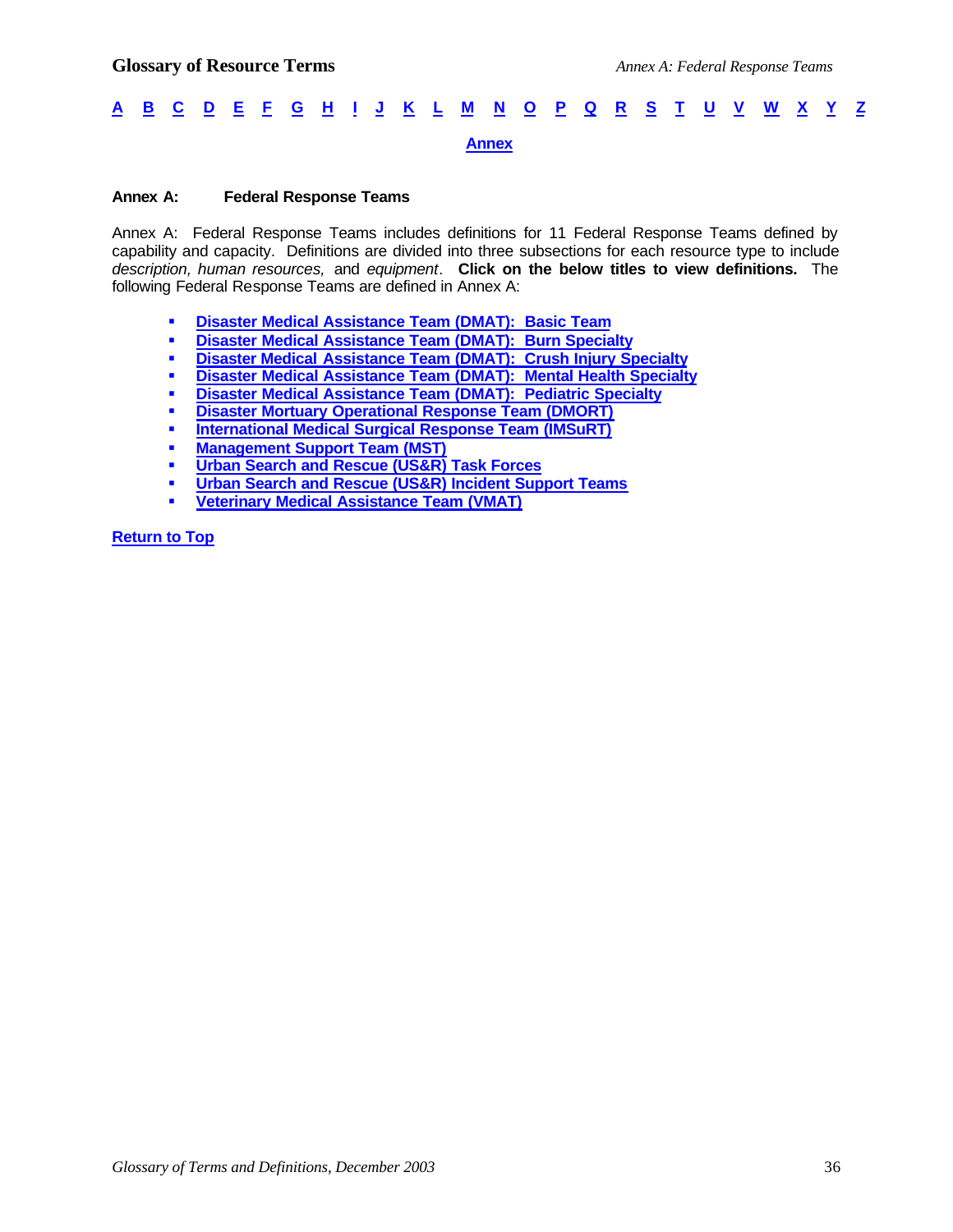### **Disaster Medical Assistance Team (DMAT) Basic Team**

#### **Components and Capabilities**

#### **Type I**

- **Description.** A volunteer group of medical and nonmedical individuals, such as physicians, nurses, nurse practitioners, physician's assistants, pharmacists, emergency medical technicians (EMTs), other allied health professionals, and support staff. These individuals are usually from the same State or region of a State, and have formed a response team under the guidance of the National Disaster Medical System (NDMS), or under similar State or local auspices.
- **Human Resources.** Thirty-five deployable personnel that deploy to site within 24 hours of notification. Staff can function for 72 hours in austere location without resupply and treat up to 250 victims within 24 hours.
- **Equipment.** Equipment can function for 72 hours in austere location without resupply. Full complement of equipment.

#### **Type II**

- **Description.** A volunteer group of medical and nonmedical individuals, such as physicians, nurses, nurse practitioners, physician's assistants, pharmacists, EMTs, other allied health professionals and support staff. These individuals are usually from the same State or region of a State, and have formed a response team under the guidance of the NDMS, or under similar State or local auspices.
- ß **Human Resources.** Thirty-five deployable personnel that deploy to site within 24 hours of notification. Deploy to site within 24 hours of notification with all necessary staff. Function in existing facility using facility's equipment and supplies.
- **Equipment.** Limited to none.

#### **Type III**

- **Description.** A volunteer group of medical and nonmedical individuals, such as physicians, nurses, nurse practitioners, physician's assistants, pharmacists, EMTs, other allied health professionals, and support staff. These individuals are usually from the same State or region of a State, and have formed a response team under the guidance of the NDMS, or under similar State or local auspices.
- **Human Resources.** Personnel roster only. May be less than full complement.
- ß **Equipment.** None.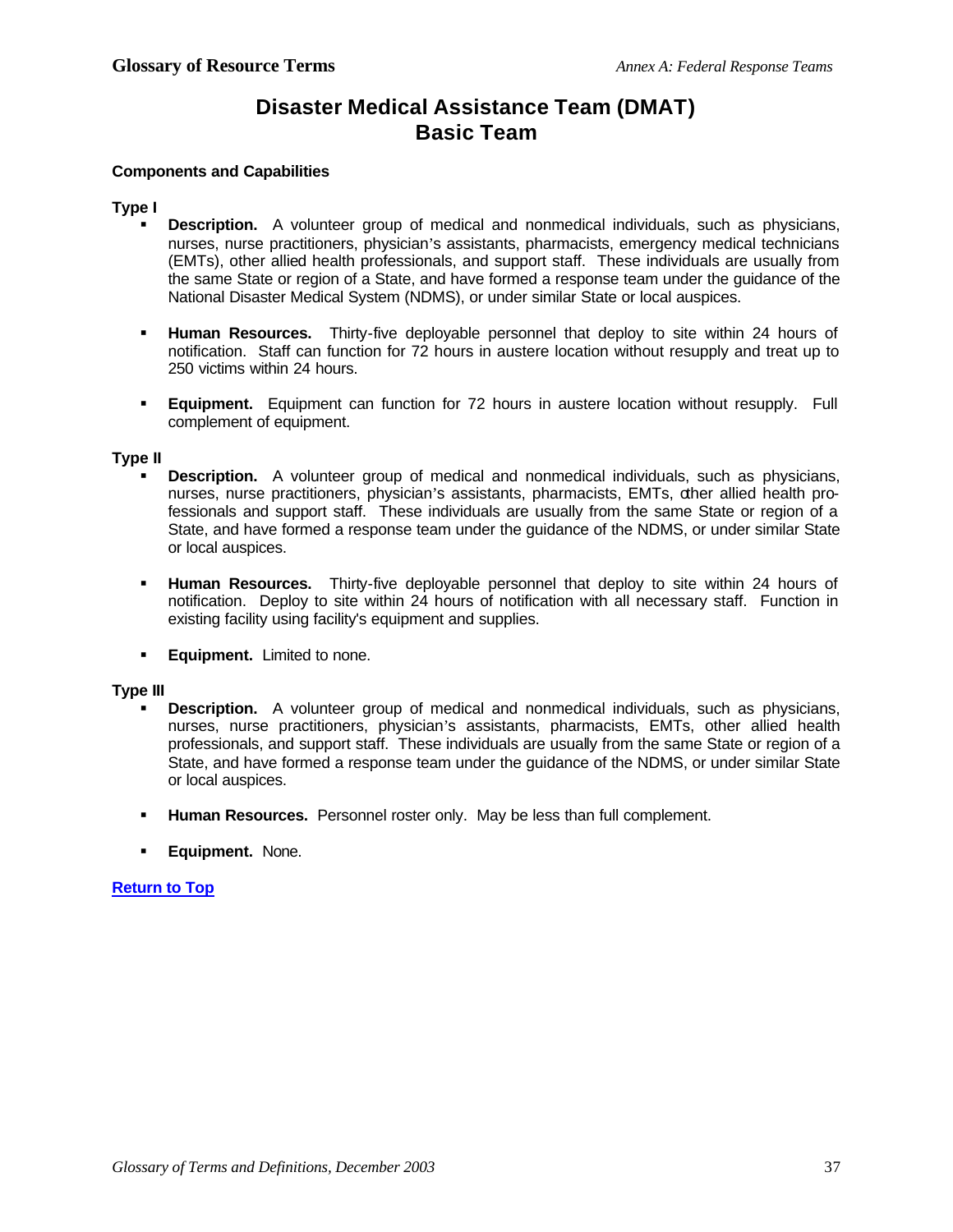### **Disaster Medical Assistance Team (DMAT) Burn Specialty**

#### **Components and Capabilities**

#### **Type I**

- **Description.** A volunteer group of medical and nonmedical individuals such as physicians, nurses, nurse practitioners, physician's assistants, pharmacists, emergency medical technicians (EMTs), other allied health professionals, and support staff. These individuals are usually from the same State or region of a State, that have formed a response team under the guidance of the National Disaster Medical System (NDMS) (or State or local auspices), and whose personnel have specific training/skills in the management of burn trauma patients.
- **Human Resources.** Deployment rosters are usually constituted on an ad-hoc basis, depending on situational need. Variable number of personnel. Can deploy to site within 24 hours of notification and function for 72 hours in austere location without resupply.
- **Equipment.** Equipment can function for 72 hours in austere location without resupply. Full complement of equipment.

#### **Type II**

- **Description.** A volunteer group of medical and nonmedical individuals such as physicians, nurses, nurse practitioners, physician's assistants, pharmacists, EMTs, other allied health professionals, and support staff. These individuals are usually from the same State or region of a State, that have formed a response team under the guidance of the NDMS (or State or local auspices), and whose personnel have specific training/skills in the management of burn trauma patients. Current NDMS burn teams are Type II; they are not fully equipped teams, but rather they usually co-deploy, providing specialized equipment, supplies, and skills on those missions that involve burn casualties.
- **Human Resources.** Deployment rosters are usually constituted on an ad-hoc basis, depending on situational need. Variable number of personnel. Can deploy to site within 24 hours of notification. Function in existing fixed facility using facility's equipment and supplies.
- **Equipment.** Limited to specialized items for burns.

#### **Type III**

- **Description.** A volunteer group of medical and nonmedical individuals such as physicians, nurses, nurse practitioners, physician's assistants, pharmacists, EMTs, other allied health professionals, and support staff. These individuals are usually from the same State or region of a State, that have formed a response team under the guidance of the NDMS (or State or local auspices), and whose personnel have specific training/skills in the management of burn trauma patients.
- **Human Resources.** Personnel roster only. May be less than full complement.
- ß **Equipment.** None.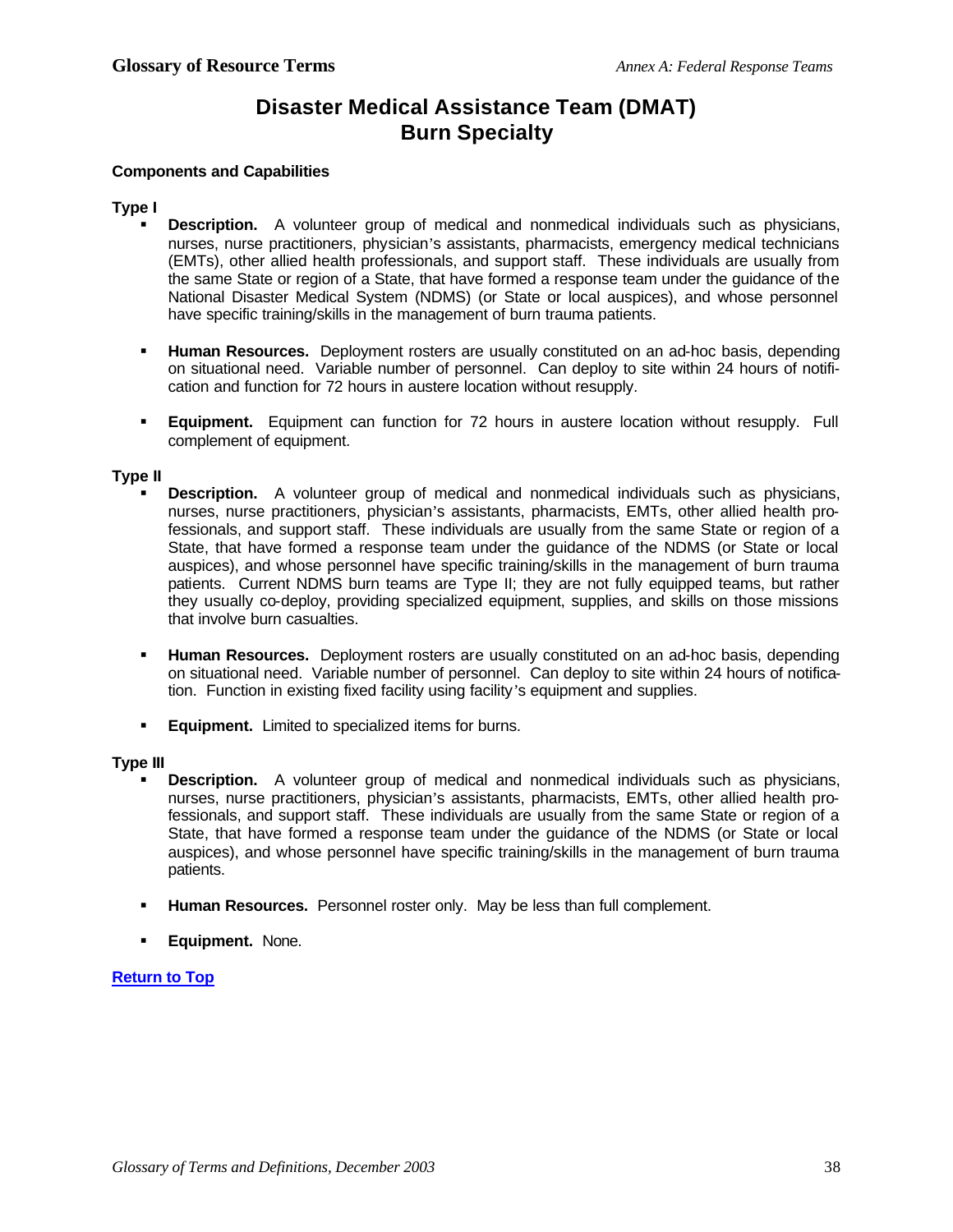### **Disaster Medical Assistance Team (DMAT) Crush Injury Specialty**

#### **Components and Capabilities**

#### **Type I**

- **Description.** A volunteer group of medical and nonmedical individuals, such as physicians, nurses, nurse practitioners, physician's assistants, pharmacists, emergency medical technicians (EMTs), other allied health professionals, and support staff. These individuals are usually from the same State or region of a State, that have formed a response team under the guidance of the National Disaster Medical System (NDMS) (or State or local auspices), and whose personnel have specific training/skills in the management of crush injury patients.
- **Human Resources.** Deployment rosters are usually constituted on an ad-hoc basis, depending on situational need. Variable number of personnel. Can deploy to site within 24 hours of notification. Staff can function for 72 hours in austere location without resupply.
- **Equipment.** Equipment can function for 72 hours in austere location without resupply. Full complement of equipment.

#### **Type II**

- **Description.** A volunteer group of medical and nonmedical individuals, such as physicians, nurses, nurse practitioners, physician's assistants, pharmacists, EMTs, other allied health professionals, and support staff. These individuals are usually from the same State or region of a State, that have formed a response team under the guidance of the NDMS (or State or local auspices), and whose personnel have specific training/skills in the management of crush injury patients. Current NDMS crush injury teams are Type II.
- **Human Resources.** Deployment rosters are usually constituted on an ad-hoc basis, depending on situational need. Variable number of personnel. Can deploy to site within 24 hours of notification. Function in existing fixed facility using facility's equipment and supplies.
- **Equipment.** Limited or none.

#### **Type III**

- **Description.** A volunteer group of medical and nonmedical individuals, such as physicians, nurses, nurse practitioners, physician's assistants, pharmacists, EMTs, other allied health professionals, and support staff. These individuals are usually from the same State or region of a State, that have formed a response team under the guidance of the NDMS (or State or local auspices), and whose personnel have specific training/skills in the management of crush injury patients.
- **Human Resources.** Personnel roster only. May be less than full complement.
- **Equipment. None.**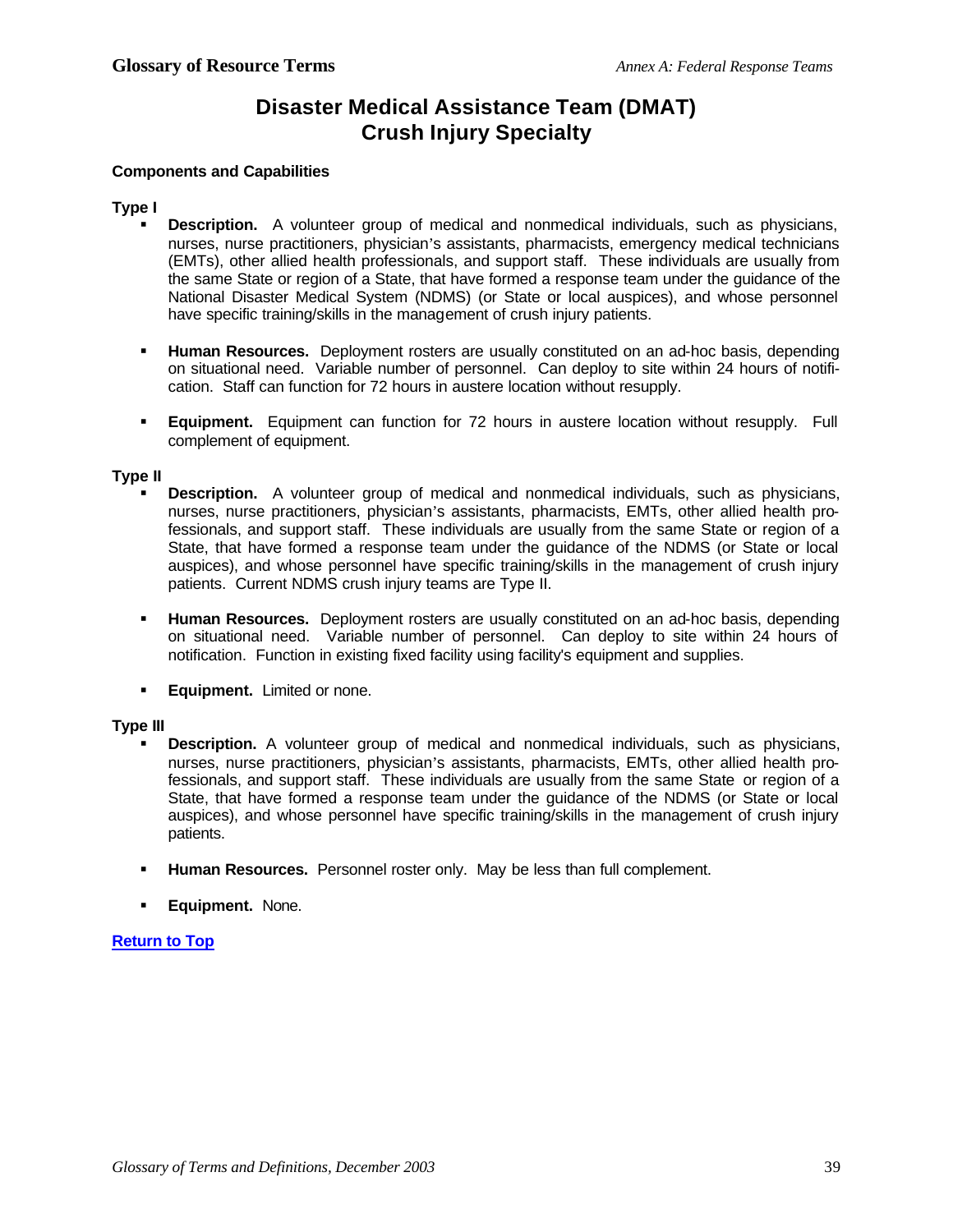### **Disaster Medical Assistance Team (DMAT) Mental Health Specialty**

#### **Components and Capabilities**

#### **Type I**

- **Description.** A volunteer group of medical and nonmedical individuals, such as physicians, nurses, nurse practitioners, physician's assistants, pharmacists, emergency medical technicians (EMTs), other allied health professionals, and support staff. These individuals are usually from the same State or region of a State, that have formed a response team under the guidance of the National Disaster Medical System (NDMS) (or State or local auspices), and whose personnel have specific training/skills in the management of psychiatric patients.
- **Human Resources.** Deployment rosters are usually constituted on an ad-hoc basis, depending on situational need. Variable number of personnel. Can deploy to site within 24 hours of notification. Staff can function for 72 hours in austere location without resupply.
- **Equipment.** Equipment can function for 72 hours in austere location without resupply. Full complement of equipment.

#### **Type II**

- **Description.** A volunteer group of medical and nonmedical individuals, such as physicians, nurses, nurse practitioners, physician's assistants, pharmacists, EMTs, other allied health professionals, and support staff. These individuals are usually from the same State or region of a State, that have formed a response team under the guidance of the NDMS (or State or local auspices), and whose personnel have specific training/skills in the management of psychiatric patients. Current NDMS mental health teams are Type II.
- **Human Resources.** Deployment rosters are usually constituted on an ad-hoc basis, depending on situational need. Variable number of personnel. Can deploy to site within 24 hours of notification. Function in existing fixed facility using facility's equipment and supplies.
- **Equipment.** Limited or none.

#### **Type III**

- **Description.** A volunteer group of medical and nonmedical individuals, such as physicians, nurses, nurse practitioners, physician's assistants, pharmacists, EMTs, other allied health professionals, and support staff. These individuals are usually from the same State or region of a State, that have formed a response team under the guidance of the NDMS (or State or local auspices), and whose personnel have specific training/skills in the management of psychiatric patients.
- **Human Resources.** Personnel roster only. May be less than full complement.
- **Equipment. None.**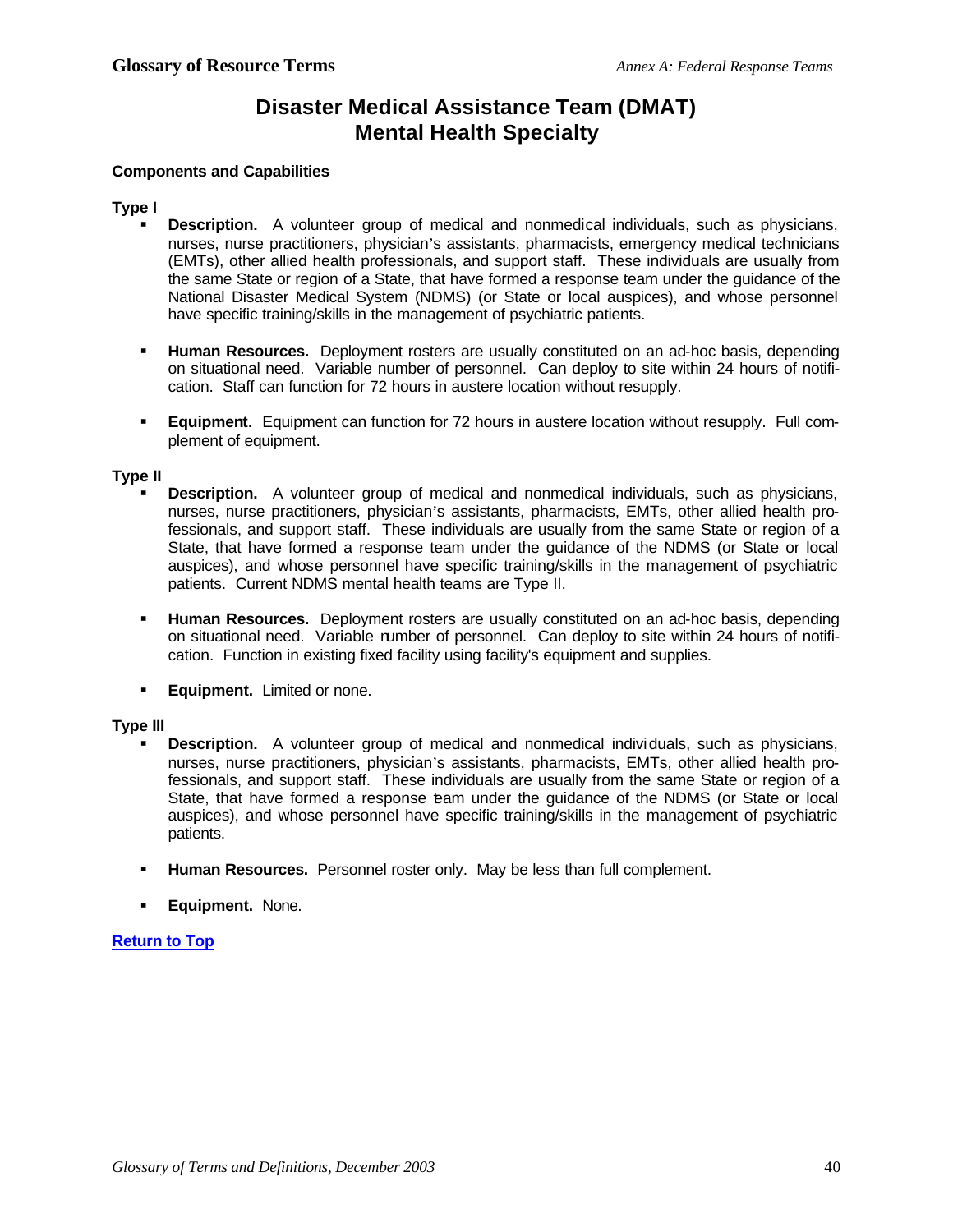### **Disaster Medical Assistance Team (DMAT) Pediatric Specialty**

#### **Components and Capabilities**

#### **Type I**

- ß **Description.** A volunteer group of medical and nonmedical individuals, usually from the same State or region of a State, that has formed a response team under the guidance of the National Disaster Medical System (NDMS) (or State or local auspices), and whose personnel have specific training/skills in the management of pediatric patients.
- **Human Resources.** Deployment rosters are usually constituted on an ad-hoc basis, depending on situational need. Variable number of personnel. Can deploy to site within 24 hours of notification. Staff can function for 72 hours in austere location without resupply.
- ß **Equipment.** Equipment can function for 72 hours in austere location without resupply. Full complement of equipment.

#### **Type II**

- **Description.** A volunteer group of medical and nonmedical individuals, usually from the same State or region of a State, that has formed a response team under the guidance of the NDMS (or State or local auspices), and whose personnel have specific training/skills in the management of pediatric patients. Current NDMS pediatric teams are Type II. They do not deploy as a fully functioning team but generally co-deploy and augment another team.
- **Human Resources.** Deployment rosters are usually constituted on an ad-hoc basis, depending on situational need. Variable number of personnel. Can deploy to site within 24 hours of notification. Function in existing fixed facility using facility's equipment and supplies.
- **Equipment.** Limited or none.

#### **Type III**

- **Description.** A volunteer group of medical and nonmedical individuals, usually from the same State or region of a State, that have formed a response team under the guidance of the NDMS (or State or local auspices), and whose personnel have specific training/skills in the management of pediatric patients.
- **Human Resources.** Personnel roster only. May be less than full complement.
- ß **Equipment.** None.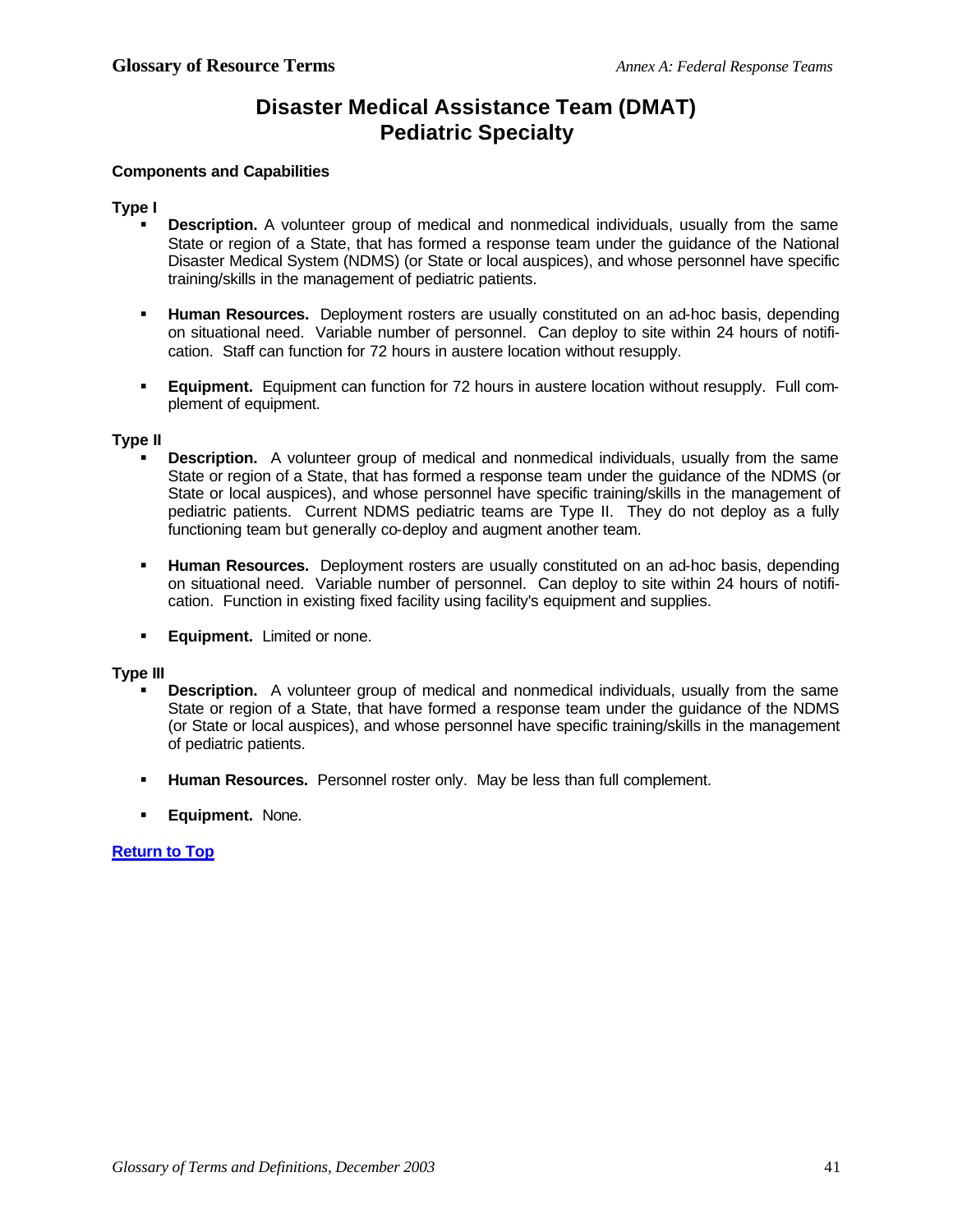### **Disaster Mortuary Operational Response Team (DMORT)**

#### **Components and Capabilities**

#### **Type I**

- **Description.** A volunteer group of medical and forensic personnel, such as medical examiners, coroners, pathologists, forensic anthropologists, medical records technicians, fingerprint technicians, dental assistants, radiologists, funeral directors, mental health professionals, and support personnel. These individuals are usually from the same geographic region, that have formed a response team under the guidance of the National Disaster Medical System (NDMS) (or State or local auspices), and whose personnel have specific training/skills in victim identification, mortuary services, and forensic pathology and anthropology methods. DMORTs are mission-tailored on an ad-hoc basis, and usually deploy only with personnel and equipment specifically required for current mission. The capability of the team can be expanded to include weapons of mass destruction (WMD) response.
- **Human Resources.** Thirty-one personnel to deploy to site within 24 hours of notification. Provide on-site victim identification and morgue operations. Provide family assistance services.
- ß **Equipment.** Deployable Portable Morgue Unit (DPMU) add-on available when no local morgue facilities are available.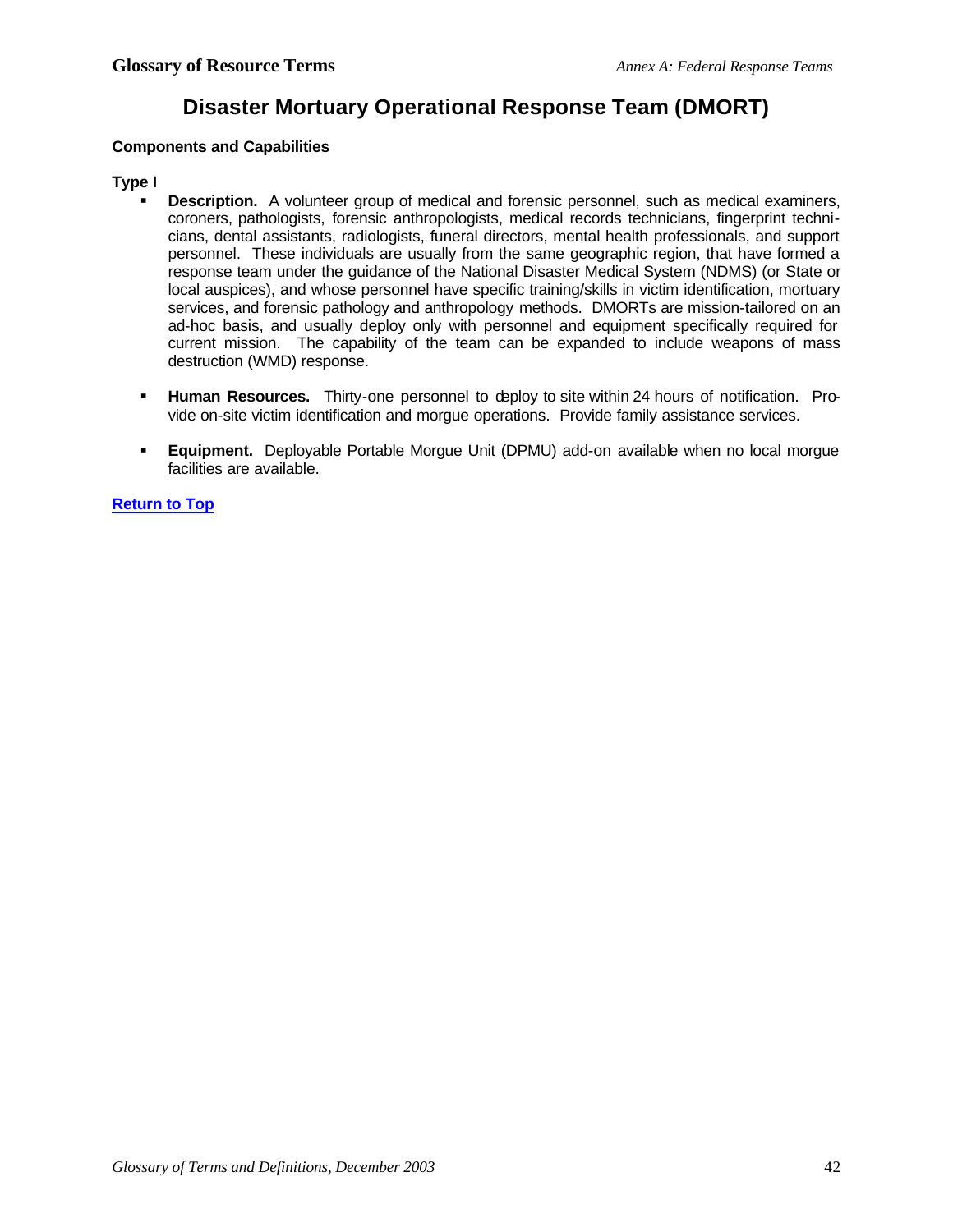### **International Medical Surgical Response Team (IMSuRT)**

#### **Components and Capabilities**

#### **Type I**

- **Description.** A volunteer group of medical and nonmedical individuals, usually from the same State or region of a State, that has formed a response team under the guidance of the National Disaster Medical System (NDMS) and the State Department, and whose personnel and equipment give it deployable medical and surgical treatment capability, worldwide. This is the only NDMS team with surgical operating room capability. Currently, a single IMSuRT exists as Type I, being a successor to the previous Incident Support Team (IST) specialty DMAT. Two additional teams are being formed.
- **Human Resources.** Full team consists of 26 personnel able to begin deployment to outside the continental United States (OCONUS) location within 3 hours of notification. Staff two operating room suites providing emergency surgery, treatment, and stabilization.
- **Equipment.** Usually deploys with all necessary equipment. Fully equipped to provide freestanding surgical capability, etc., but does not usually function in an austere environment without additional support.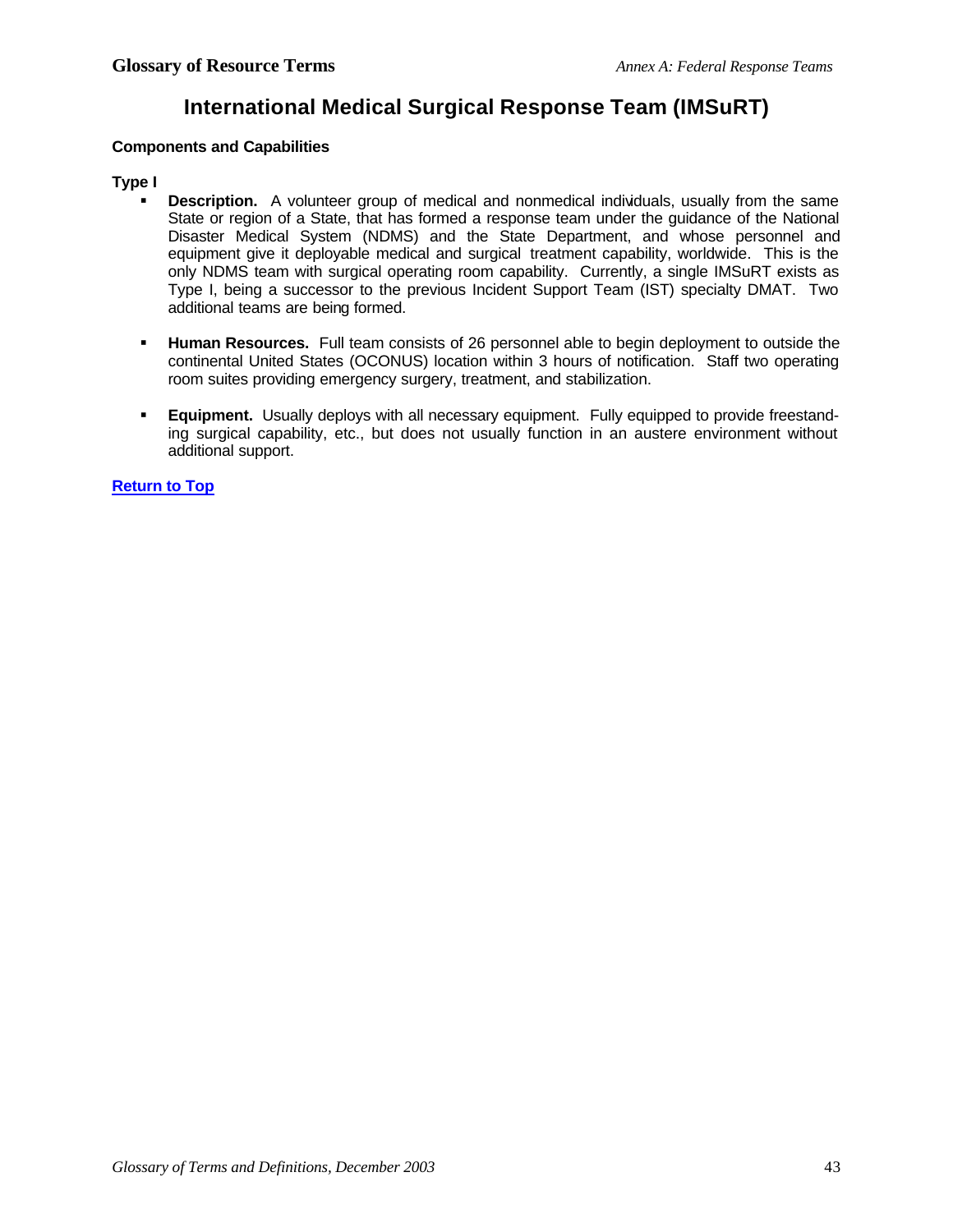### **Management Support Team (MST)**

#### **Components and Capabilities**

#### **Type I**

- ß **Description.** A command and control team that provides support and liaison and functions for other National Disaster Medical System (NDMS) teams in the field. A mix of Federal employees from NDMS headquarters, the PHS-2 team, or the CCRF normally staffs MSTs. Although rostered, MSTs do not exist except when actually deployed in support of a mission. An MST (perhaps as small as one or two individuals) always accompanies an NDMS unit on a deployment. MSTs are mission-tailored on an ad hoc-basis, and usually deploy only with personnel and equipment specifically required for current support mission.
- ß **Human Resources.** Deploy to site within 24 hours of notification; provide Federal supervision, coordination, and support at site of any NDMS team deployment, including ambulatory care (sick call) for Federal personnel.
- **Equipment.** Full complement.

#### **Type II**

- **Description.** A command and control team that provides support and laison and functions for other NDMS teams in the field. A mix of Federal employees from NDMS headquarters, the PHS-2 team, or the CCRF normally staffs MSTs. Although rostered, MSTs do not exist except when actually deployed in support of a mission. An MST (perhaps as small as one or two individuals) always accompanies an NDMS unit on a deployment. MSTs are mission-tailored on an ad-hoc basis, and usually deploy only with personnel and equipment specifically required for current support mission.
- ß **Human Resources.** Deploy to site within 24 hours of notification with limited staff and communications equipment, but no tentage.
- **Equipment.** Communication and administrative only.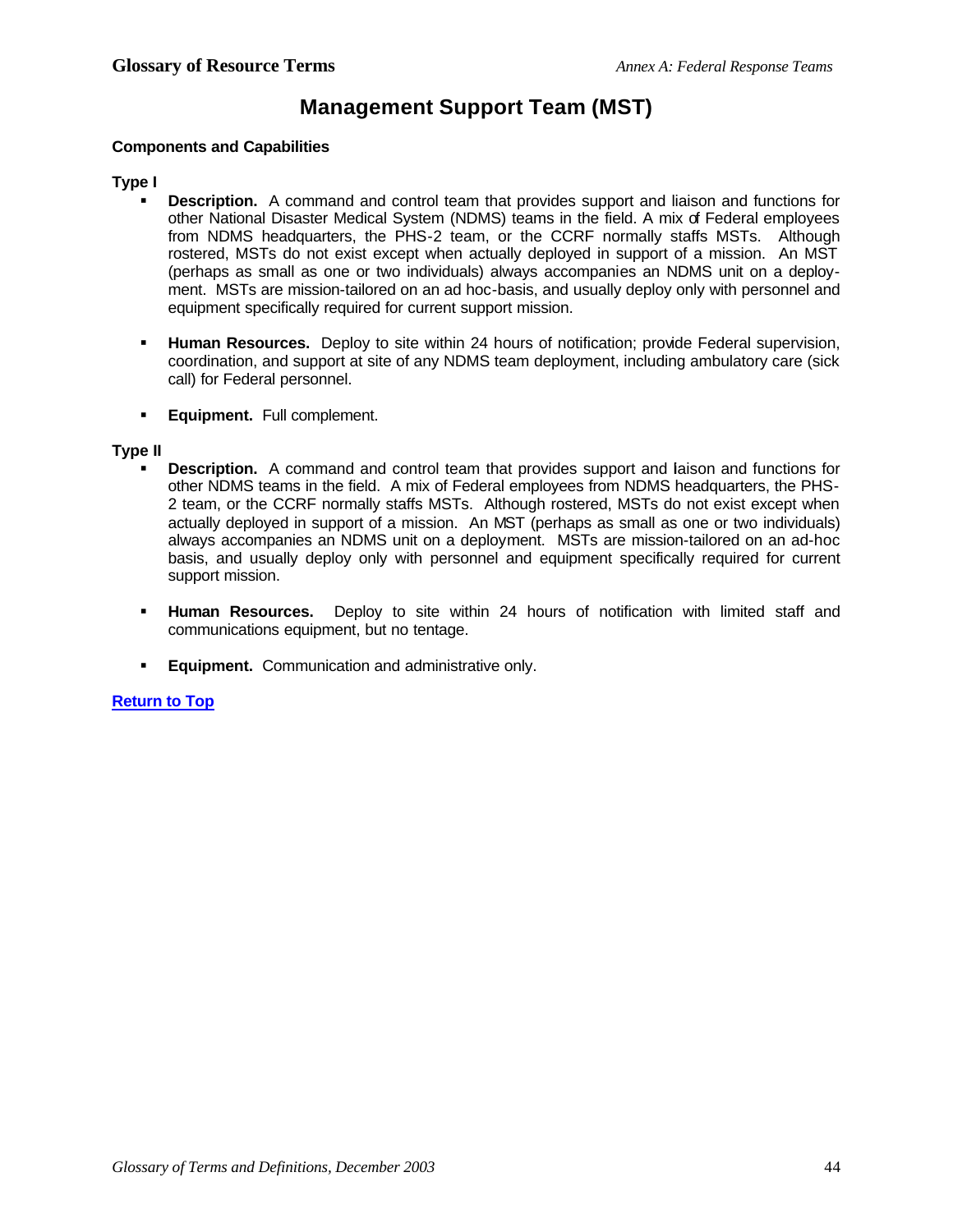### **US&R Task Forces**

#### **Components and Capabilities**

#### **Type I (WMD Level)**

- **Description.** Conducts safe and effective search and rescue operations at large or complex Urban Search and Rescue (US&R) operations including structure collapse incidents involving the collapse or failure of heavy floor, precast concrete and steel frame construction. Perform or provide high-angle rope rescue (including highline systems); confined space rescue (permit required); advanced life support (ALS) intervention; communications; weapons of mass destruction (WMD)/hazardous materials (HazMat) operations; and defensive water rescue. Conduct safe and effective sustained 24-hour search and rescue operations.
- ß **Human Resources.** A 70-person response. Multidisciplinary organization of command, search, rescue, medical, HazMat, logistics, and planning functions. Personnel comply with the National Fire Protection Association (NFPA) 1670 Technician Level requirements for the area of their area of specialty or operations level for support personnel.
- ß **Equipment.** US&R teams come with a substantial amount of equipment. Rescue equipment includes power tools, electrical equipment, technical rope, and safety equipment. Medical equipment includes antibiotics, medication, canine treatment, intubation, eye care supplies, immobilization and extrication equipment, and personal protective equipment (PPE). Technical equipment includes HazMat equipment, canine search and rescue equipment, and technical specialist equipment. Communications equipment includes radios, charging units, power sources, and computers. Logistical equipment includes water, food, shelter, safety, administrative support, and equipment maintenance.

#### **Type II (Light Level)**

- **Description.** Conducts safe and effective search and rescue operations at structure collapse incidents involving the collapse or failure of light frame construction and basic rope rescue operations; ALS intervention; HazMat conditions; communications; and trench and excavation rescue. Ability to conduct safe and effective 12-hour search and rescue operations.
- **Human Resources.** A 28-person response. Multidisciplinary organization of command, search, rescue, medical, HazMat, logistics, and planning functions. Personnel comply with the NFPA 1670 Technician Level requirements for the area of their area of specialty or operations level for support personnel.
- **Equipment.** Urban Search and Rescue (US&R) teams come with a substantial amount of equipment. Rescue equipment includes power tools, electrical equipment, technical rope, and safety equipment. Medical equipment includes antibiotics, medication, canine treatment, intubation, eye care supplies, immobilization and extrication equipment, and PPE. Technical equipment includes HazMat equipment, canine search and rescue equipment, and technical specialist equipment. Communications equipment includes radios, charging units, power sources, and computers. Logistical equipment includes water, food, shelter, safety, administrative support, and equipment maintenance.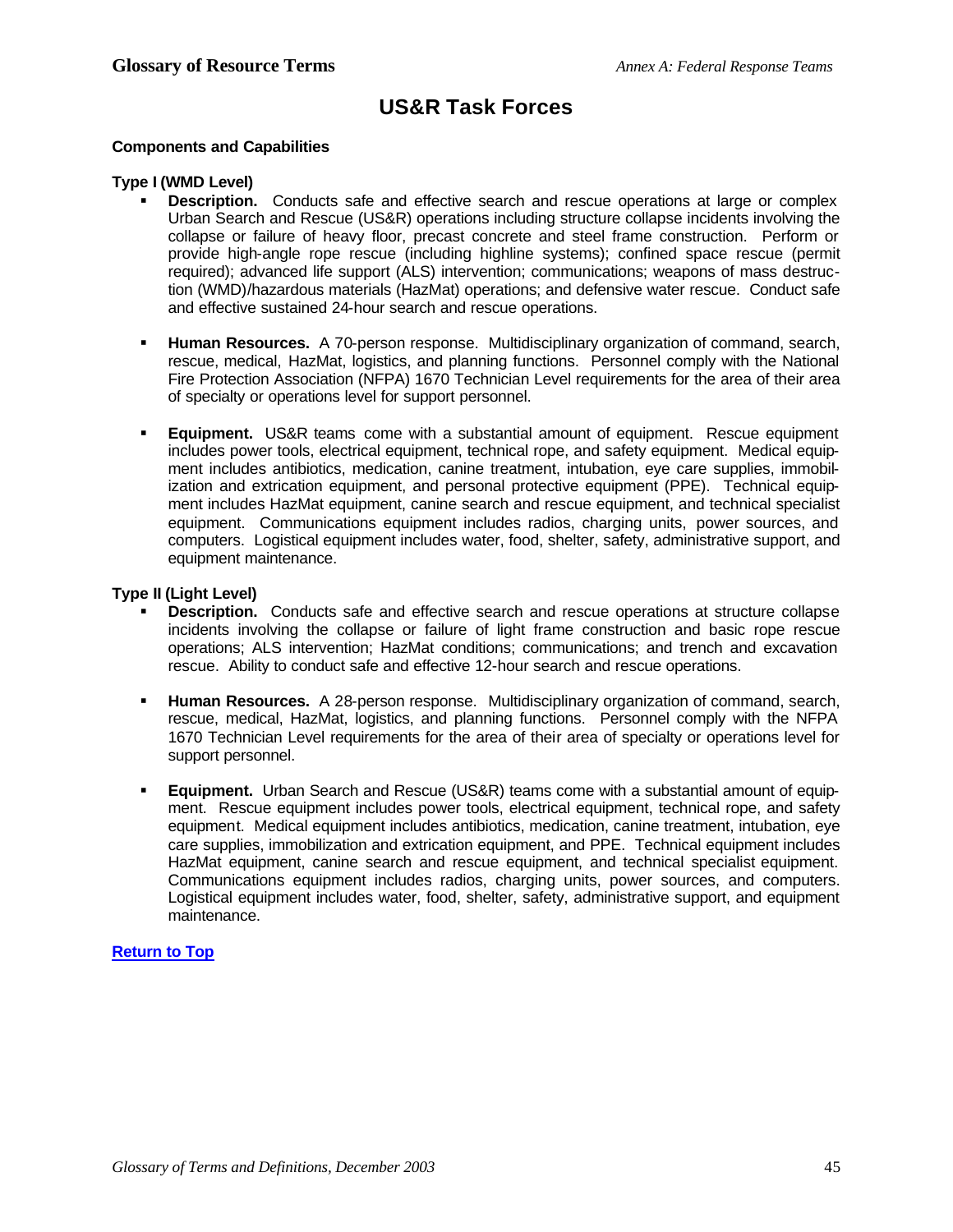### **Urban Search and Rescue (US&R) Incident Support Teams**

#### **Components and Capabilities**

#### **Type I US&R Incident Support Team (IST) Full**

- ß **Description.** A fully staffed Urban Search and Rescue (US&R) multifunctional management team activated to provide technical assistance in the acquisition and use of Emergency Support Function (ESF) #9 – Urban Search and Rescue emergency resources through advice, Incident Command assistance, incident response planning, management, and coordination of US&R task forces, and obtaining ESF #9 logistical support. The team is organized according to basic Incident Command System (ICS) guidelines, with a command staff and operations, planning, logistics, and finance/administration sections. A Type 1 IST is a full management team providing staffing to fill all necessary ICS functions for the assigned incident. A Type 1 IST can provide 24 hour operations for a minimum of 14 days before requiring personnel rotations and can provide its own administrative and living support as necessary.
- ß **Human Resources.** The Federal Emergency Management Agency (FEMA) US&R section, based on experience and training qualifications, selects IST members. The team is comprised of qualified National US&R response system personnel, with the ESF #9 assistants and the administration/finance section staffed by FEMA or other Federal agency personnel.
- ß **Equipment.** ISTs come with all the equipment necessary to perform the assigned task including administrative and computer supplies. Communication equipment includes microphone, antenna, fax, satellite telephone, radio, and pager. Tools include screwdriver, chisel, drill, hammer, and shovel. Power supply equipment includes power adapter, generator, surge protector, and grounding wire. Logistical equipment includes water, food, shelter, safety, administrative support, and equipment maintenance.

#### **Type II US&R Incident Support Team (IST) Advance**

- **Description.** Activated to provide technical assistance in the acquisition and use of ESF #9 Urban Search and Rescue emergency resources through advice, Incident Command assistance, incident response planning, management, and coordination of US&R task forces, and obtaining ESF #9 logistical support. The IST is organized according to basic ICS guidelines, with a command and command staff and operations, planning, logistics, and finance/administration sections. The Type 2 is an Advance Element of a Type 1 IST and will required supplemental IST staffing to maintain 24-hour operations. It can provide its own administrative and living support as necessary.
- **Human Resources.** A 22-person US&R multifunctional management team staffing 14 ICS functions, IST members are selected by the FEMA US&R section based on experience and training qualifications. Twenty of the 22 members filling positions will be qualified National US&R Response System personnel, while the ESF #9 assistants will be FEMA staff.
- **Equipment.** ISTs come with all the equipment necessary to perform the assigned task including administrative and computer supplies. Communication equipment includes microphone, antenna, fax, satellite telephone, radio, and pager. Tools include screwdriver, chisel, drill, hammer, and shovel. Power supply equipment includes power adapter, generator, surge protector, and grounding wire. Logistical equipment includes water, food, shelter, safety, administrative support, and equipment maintenance.